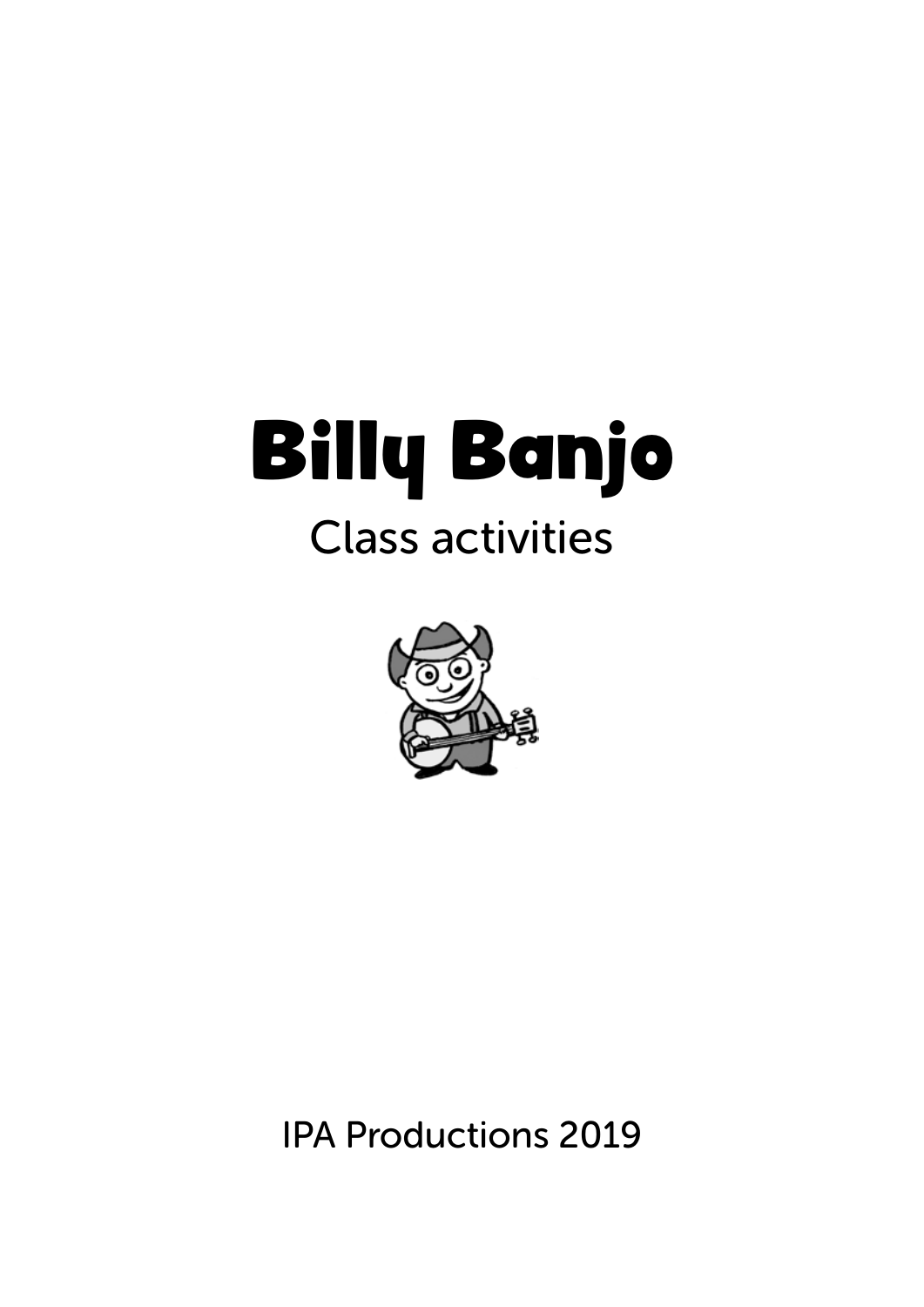.......

 $\bullet$ 



### **Contents**

| 1) The Story of Billy Banjo – Teaching notes                                                               | 3        |
|------------------------------------------------------------------------------------------------------------|----------|
| The Story of Billy Banjo                                                                                   | 4        |
| 2) Billy Banjo Song Sheets A&B – Teaching notes                                                            | 5        |
| <b>Billy Banjo Song Sheet A</b>                                                                            | 6        |
| <b>Billy Banjo Song Sheet B</b>                                                                            | 7        |
| 3) The Characters in Billy Banjo – Teaching notes                                                          | 8        |
| The Characters in Billy Banjo                                                                              | 9        |
| 4) Guess Who – Teaching notes                                                                              | 10       |
| <b>Guess Who</b>                                                                                           | 11       |
| 5) Trading Game - Teaching notes                                                                           | 12       |
| <b>Trading Game: Worksheet 1</b>                                                                           | 13       |
| <b>Trading Game: Worksheet 2</b>                                                                           | 14       |
| 6) Billy Banjo's Interview – Teaching notes                                                                | 15       |
| <b>Billy Banjo's Interview</b>                                                                             | 16       |
| 7) Listening 1: Billy Banjo Meets Mrs Posh – Teaching notes                                                | 17       |
| Listening 1: Billy Banjo Meets Mrs Posh                                                                    | 18       |
| 8) Listening 2: Billy Banjo goes to the shop – Teaching notes<br>Listening 2: Billy Banjo goes to the shop | 19<br>20 |
| One-Lesson Activity Sheet - Teaching notes<br><b>One-Lesson Activity Sheet</b>                             | 21<br>22 |
| Vocabulary                                                                                                 | 23       |



. . . . . . .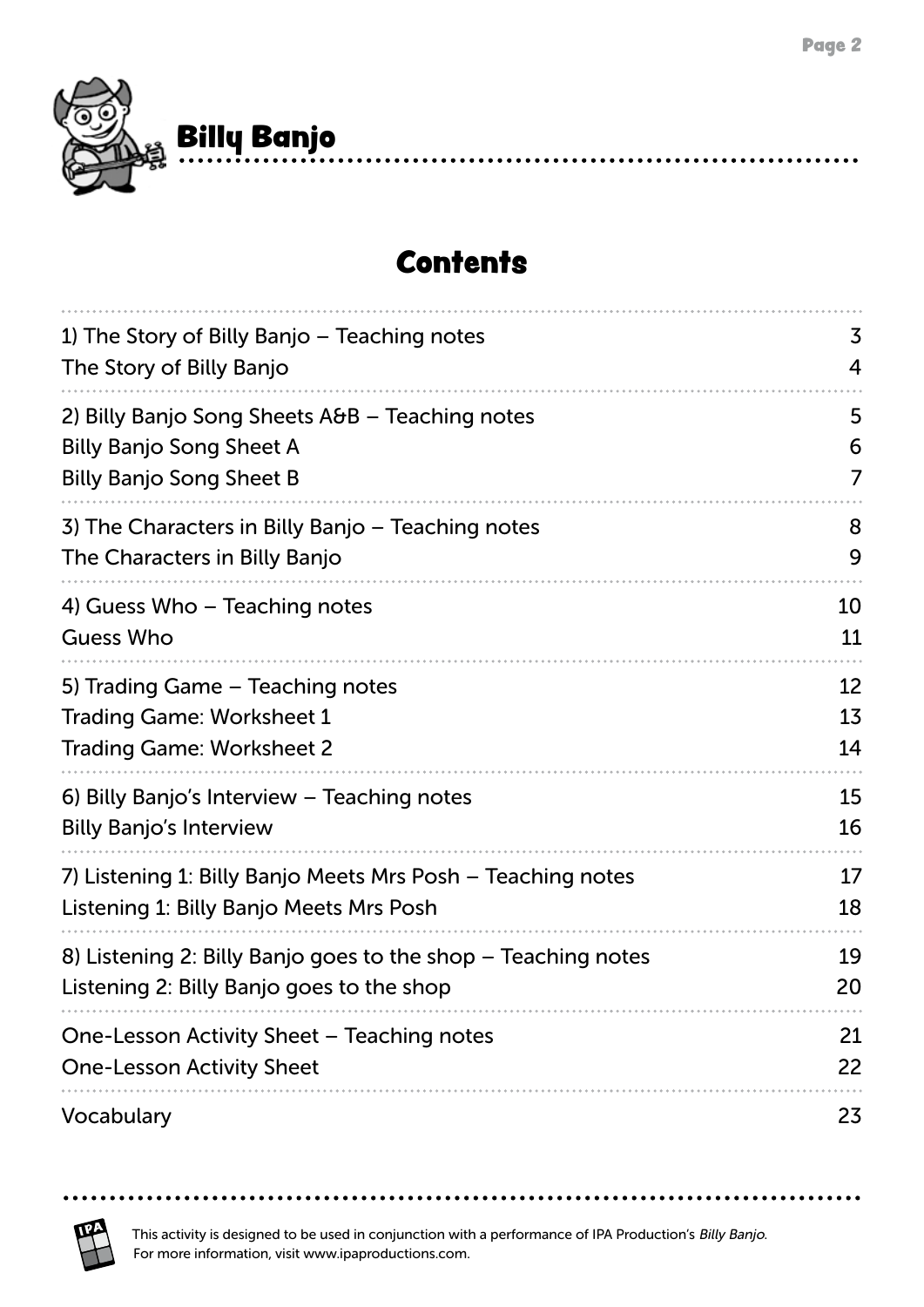<span id="page-2-0"></span>

# 1) The Story of Billy Banjo



### **Difficulty**

 $\mathbf{\hat{x}}$   $\mathbf{\hat{x}}$ 

#### Aim

To familiarize students with the story of Billy Banjo To practice reading and comprehension skills

#### **Materials**

The story of Billy Banjo worksheet x 1 per student

#### Procedure

Tell students they are going to read the story of Billy Banjo. Ask students to read the text quickly and answer the question in exercise A. For clarification here you could ask them to underline the answers in the text.

Get students to predict what they think will happen at the end of the story.

Now ask them to complete exercise B by answering true or false to each of the questions.

Have students reflect on the story by asking them the following questions either in pairs or in open class:

- Who was their favourite character?
- Who was their least favourite?
- Did they understand everything?
- What was the best part of the story?

(if they haven't seen the show yet)

- Are they excited to see the show?
- Will they be able to understand the story?
- What is going to be the best part?

### Follow up activity

Word hunt! – call out the definition of the words and students must find them in the text

- 1. A married woman (wife)
- 2. A household chore, to make clothes flat (ironing)
- 3. The part of a house that is over your head (roof)
- 4. The opposite of rich (poor)
- 5. To make money (earn)
- 6. To collect animals together (round up the cows)
- 7. When you have had an accident, you break a bone (broken finger, broken arm)
- 8. To take something without permission (steal)
- 9. A place where musicians play music (concert)
- 10. Something unexpected (surprise)

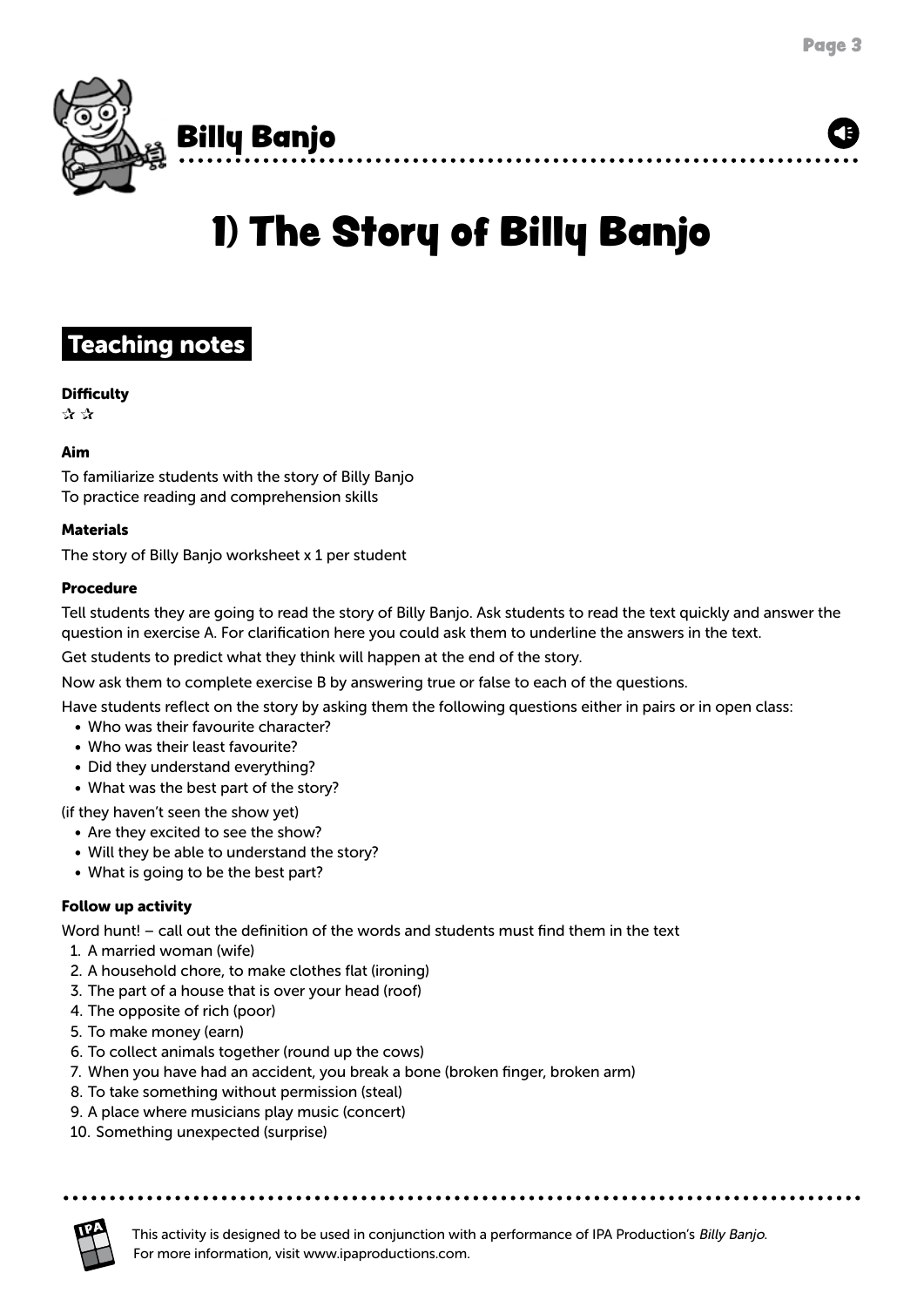<span id="page-3-0"></span>

## 1) The Story of Billy Banjo

Read and listen to the story of Billy Banjo.

### A. Read the story of Billy Banjo and answer these questions:

- 1. What instrument does Billy play?
- 2. What instrument does he want to play?
- 3. What does the Bandit steal from him?
- 4. Who is Susie Stardust?
- 5. What did Mrs Posh break?

### B. Answer the questions: True or False?

- 1. Billy and Kate are poor. T F
- 2. Billy helps Kate with the housework. T F

illy Banjo is a cowboy. He lives with his<br>wife Kate. Billy likes to play his banjo,<br>but Billy doesn't like to work hard. Kate<br>does all the cooking, the cleaning, the<br>washing and the ironing. Billy plays his banjo all wife Kate. Billy likes to play his banjo, but Billy doesn't like to work hard. Kate does all the cooking, the cleaning, the washing and the ironing. Billy plays his banjo all day long and dreams of being a superstar like his heroine, Susie Stardust.

Billy and Kate are very poor. The house they live in is in very bad condition. The doors need fixing, the window needs fixing and the roof needs fixing. One day Kate tells Billy that he needs to earn some money or he must find a new wife! She tells him not to return until he has one thousand dollars.

Billy leaves home with his cow, Daisy and his banjo to earn some money. What Billy doesn't know is that a bandit is following him!

dollar. He paints her house and Mrs Posh gives Billy meets Mrs Posh. Mrs Posh has hurt her finger and needs help to paint her house. Billy goes to the shop and buys some white paint for one him ten dollars.

- 3. Kate tells Billy he must earn one hundred dollars to repair the house. T F
- 4. Billy paints the house blue. T F
- 5. Mrs Posh pays Billy ten dollars for painting her house. T F
- 6. Billy sells Daisy the cow to Jane Wayne, the cowgirl. T F
- 7. Susie Stardust has a broken arm. T F
- 8. Susie Stardust pays Billy one thousand dollars to play at her concert. T F
- 9. The Bandit steals Billy's banjo. T F

When Billy is counting his money, the bandit steals Billy's cow. While Billy tries to find his cow he meets Jane Wayne, a cowgirl. Jane needs help to round up her cows. Billy goes to the shop and buys some rope for ten dollars. He rounds up the cows and Jane pays him one hundred dollars.

When Billy is counting his money, the bandit returns and steals Billy's banjo. While Billy tries to find his banjo he meets Susie Stardust. She has a broken arm. She needs help from someone to play guitar at her concert. Billy knows all Susie Stardust's songs! He goes to the shop and buys an electric guitar for one hundred dollars. He plays at the concert and Susie pays him one thousand dollars!

Finally, Billy has enough money to take home to Kate. But on his way home he meets the bandit! The bandit has a big surprise for Billy. What do you think it is? What do you think will happen next?

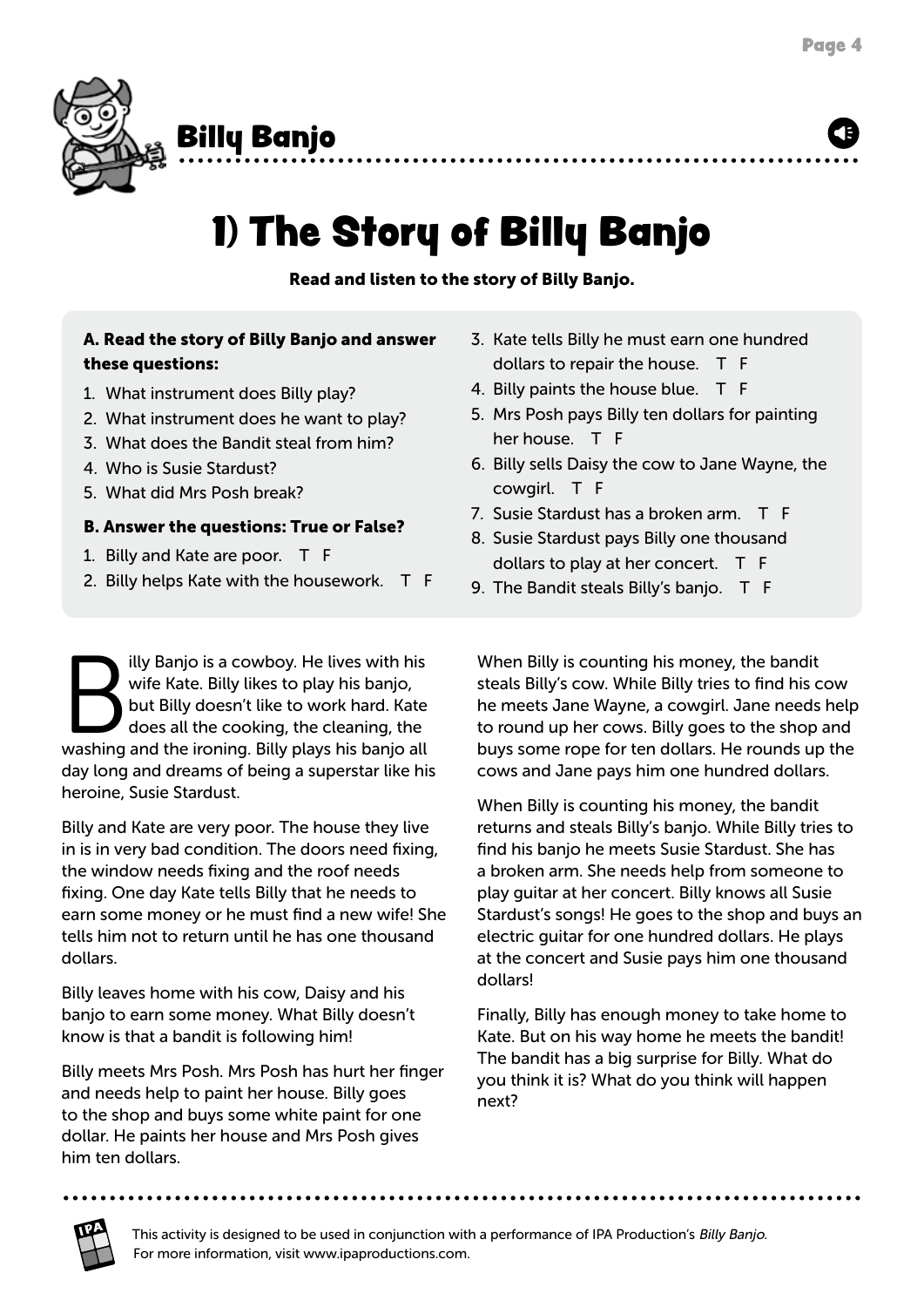<span id="page-4-0"></span>

## 2) Billy Banjo Song Sheets A&B

### Teaching notes

### Song Sheet A

### **Difficulty**

 $\mathbf{\hat{x}} \mathbf{\hat{x}}$ 

### Aim

Songs are an extremely dynamic and engaging aspect of learning English for many children. They can be exploited very easily in the classroom. Students will enjoy the show far more if they know the songs and can sing along!

### **Materials**

- Downloadable copy of the Songs
- 1 x song worksheet per student

### Procedure

- 1. Learn the song yourself and have students listen and repeat the song line by line. It's useful to add each line with an action. This total physical response will help their understanding and also help them remember the lyrics
- 2. Singing competition! Break students into small groups and have them practice their songs together, they can add in dance moves or just work on the lyrics. Have them perform the song in front of the rest of the class to see which group performed the best
- 3. Play the track to the students and have them sing along with the music, then turn the volume down and encourage them to keep singing the lyrics. Turn the music up again to see if they have kept in time with the original song.

### Song Sheet B

### **Difficulty**

✰ ✰

### **Materials**

- Downloadable copy of the Songs
- 1 x song worksheet per students

### Procedure

- 1. Give the students the gap fill worksheet A and have them predict what words they think goes in the gaps. Then play the songs for them and they check their answers.
- 2. To make things more challenging the lyrics could be projected on the interactive white board and have the students sing along with the music. Play the song a second time and this time erase one word on each line and the students sing the song again. Repeat this as many times as you feel necessary. This helps their listening skills and their production of the lyrics.

### Answer key

We're So Happy My name's Billy My name's Kate We live here in this **house** We haven't got a penny We're as poor as a church **mouse** 

But we're so happy Everyone can see We haven't got a **penny** But we're happy as can be

But we're so happy Everyone can see We haven't got a **penny** But we're happy as can be!

- 1. Find a word which means the opposite of rich. poor
- 2. Find a word which means the same as content. happy
- 3. Find a word that is a coin. **penny**
- 4. Find a word which is the opposite of no-one. everyone
- 5. Find three verbs. live, can, have got, is/are (be)

<sup>I</sup> PA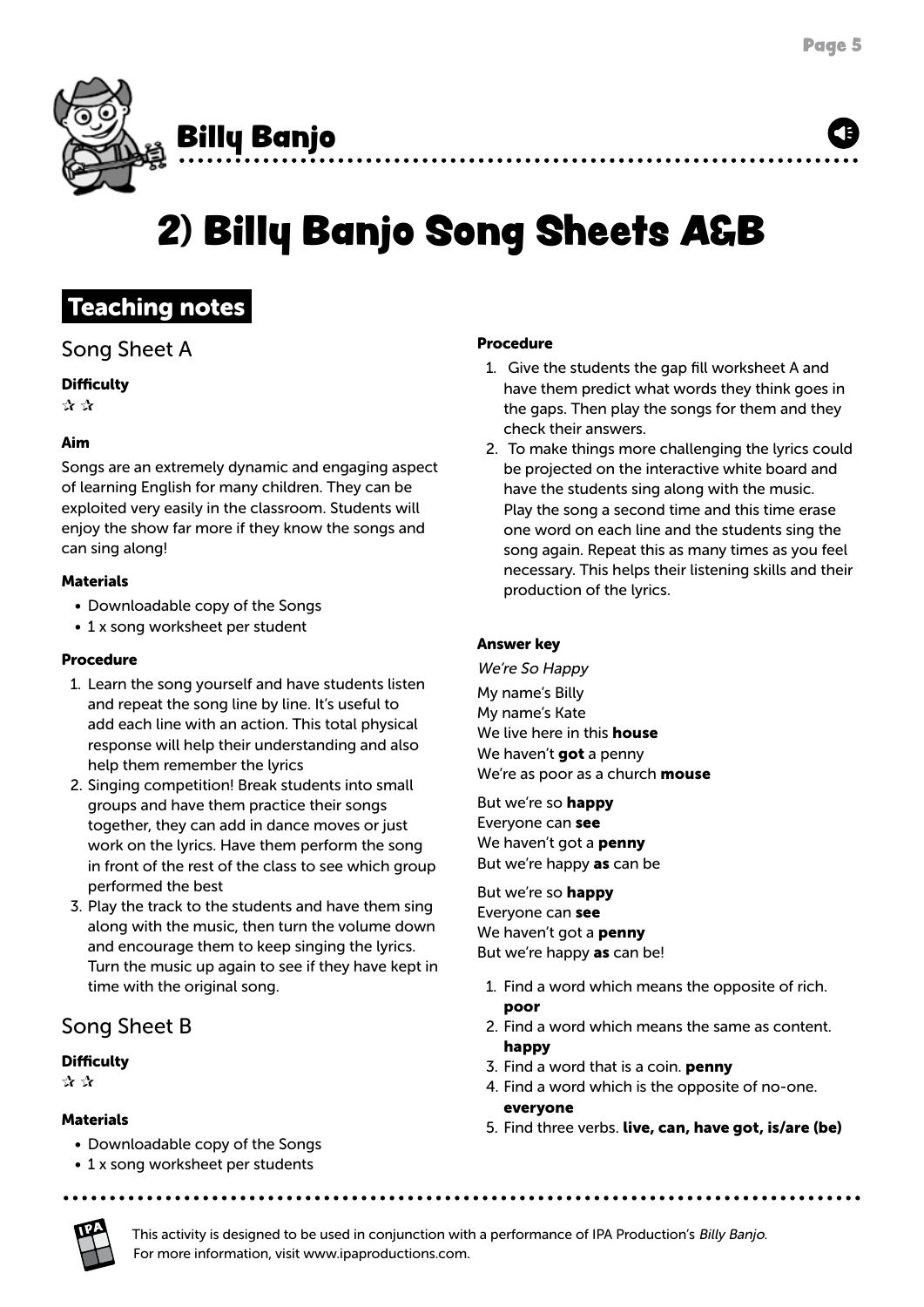<span id="page-5-0"></span>

# 2) Billy Banjo Song Sheet A

Here are three songs from Billy Banjo. Listen and then sing along!

### We're So Happy

My name's Billy My name's Kate We live here in this house We haven't got a penny We're as poor as a church mouse

But we're so happy Everyone can see We haven't got a penny But we're happy as can be

But we're so happy Everyone can see We haven't got a penny But we're happy as can be!



I Play Guitar

Oh I play guitar and sing this song I play guitar all day long I'm going to play all night I'm going to play all day I play guitar like a superstar



### Dip Your Brush

Dip your brush, then up and down Up and down, up and down Dip your brush, then up and down, Let's all paint the house.

Dip your brush, then left and right left and right, left and right Dip your brush, then left and right, Let's all paint the house.

Dip your brush, then round and round round and round, round and round Dip your brush, then round and round, Let's all paint the house.

Dip your brush, then all about all about, all about Dip your brush, then all about, Let's all paint the house.

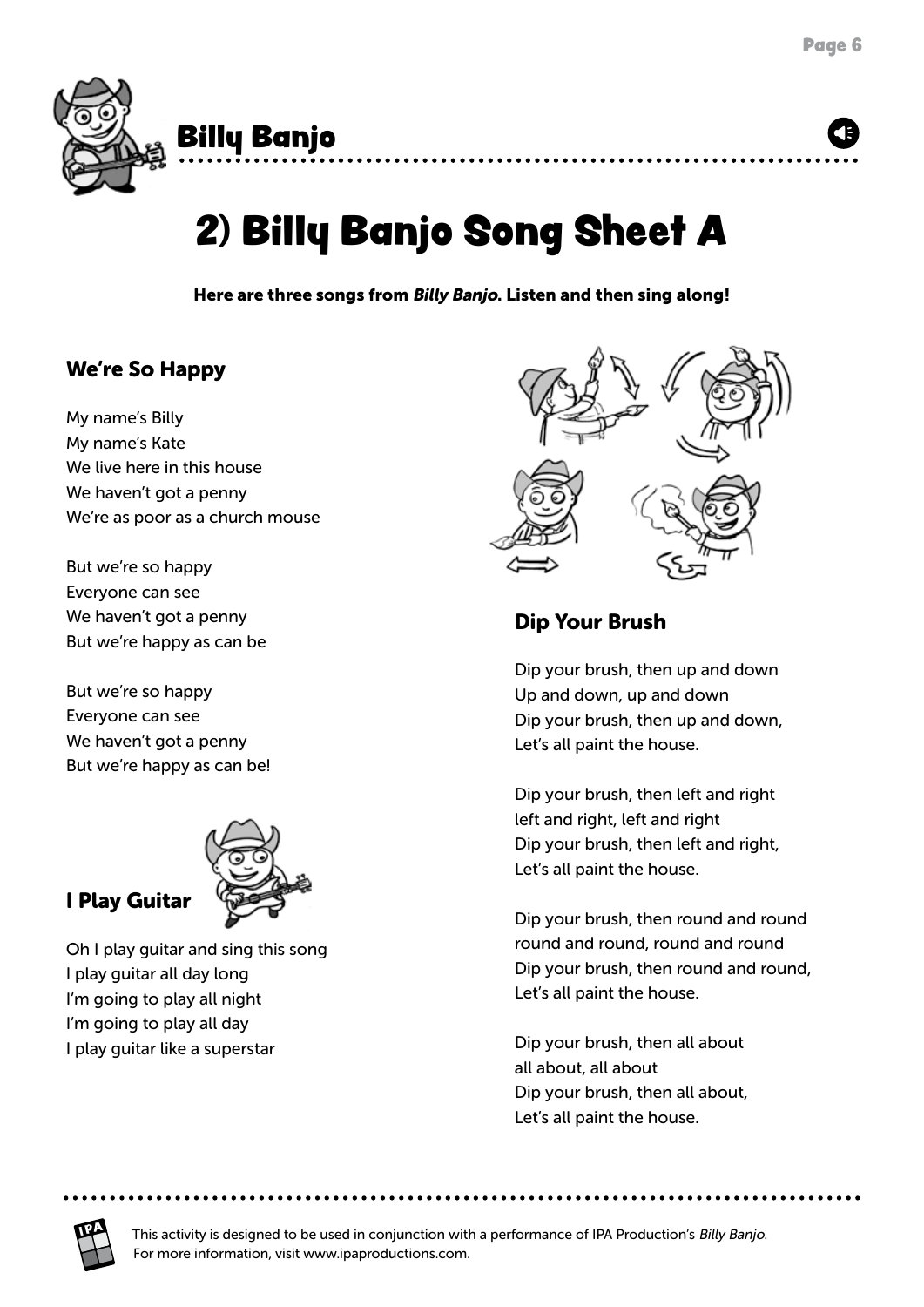<span id="page-6-0"></span>

Billy Banjo

# 2) Billy Banjo Song Sheet B

Listen to the song and fill in the missing words. Now find the correct words for the activity below.

### We're So Happy

|                                           | My name's Billy                                                                  |  |
|-------------------------------------------|----------------------------------------------------------------------------------|--|
|                                           | My name's Kate                                                                   |  |
|                                           |                                                                                  |  |
|                                           |                                                                                  |  |
|                                           |                                                                                  |  |
|                                           | But we're so ______________________                                              |  |
|                                           | Everyone can ______________________                                              |  |
|                                           |                                                                                  |  |
|                                           |                                                                                  |  |
|                                           |                                                                                  |  |
|                                           | Everyone can ______________________                                              |  |
|                                           | We haven't got a ______________________                                          |  |
|                                           |                                                                                  |  |
| Now find the correct words from the song. |                                                                                  |  |
|                                           | 1. Find a word which means the opposite of rich. _______________________________ |  |
|                                           | 2. Find a word which means the same as content. ________________________________ |  |
|                                           |                                                                                  |  |
|                                           | 4. Find a word which is the opposite of no-one. ________________________________ |  |
|                                           |                                                                                  |  |
|                                           |                                                                                  |  |



This activity is designed to be used in conjunction with a performance of IPA Production's Billy Banjo. For more information, visit www.ipaproductions.com.

. . . . . . . . . . . . . . . . .

. . . . . . . . . . . . .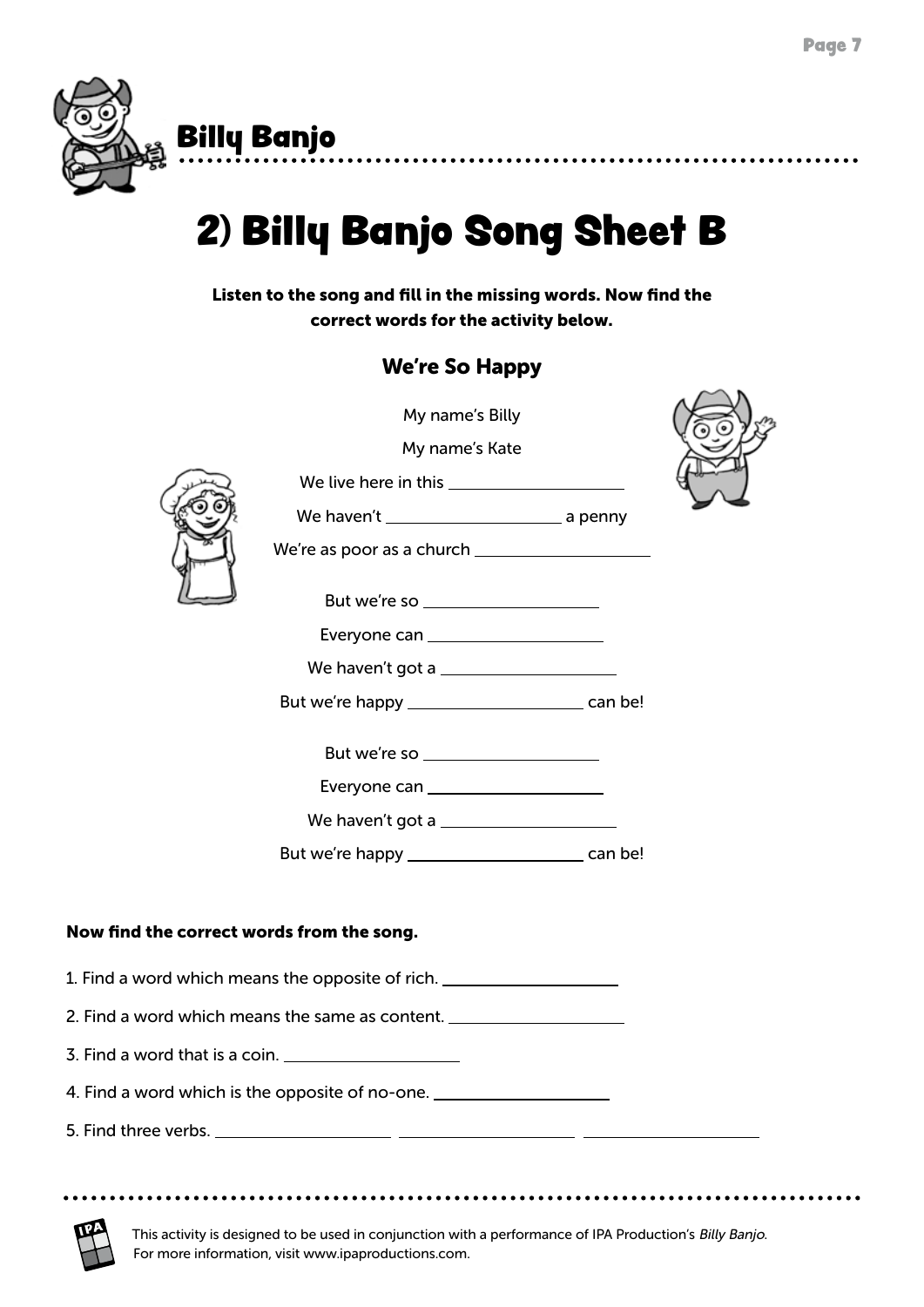<span id="page-7-0"></span>

# 3) The Characters in Billy Banjo

### Teaching notes

#### **Difficulty**

 $\mathbf{\hat{x}}$   $\mathbf{\hat{x}}$ 

### Aim

To match the adjectives to the characters to help convey their meaning and to familiarise the students with the different characters

#### **Materials**

- 1x worksheet per student
- Board and board pens/chalk

#### Procedure

#### WARMER

- Students get into small groups
- Give them 3 minutes to write down as many adjectives as they can in English. Any adjectives will do e.g. "good, bad, small, big etc"
- Give them a dedicated space on the board and a board pen or a piece of chalk and have them write all of the adjectives they have on the board in 1 minute!
- Now count to see who has the most adjectives.
- Have students decide which adjectives could be used to describe a person, you can circle these on the board. MAIN ACTIVITY

- Give students the worksheets
- Have students look at the words in the box. Ask them to look carefully and discuss in groups what they think they all mean. You could give them a written definition or have them look it up in a dictionary
- Discuss all of the different character in Billy Banjo in open class. You can have them re-tell the story or can have students remind the rest of the class what that character was like.
- Have them draw the character and write three adjectives that they think describe him/her

...........

#### Follow-up

• Students can draw a picture of themselves or someone in their family and then write three sentences using the adjectives to describe that person

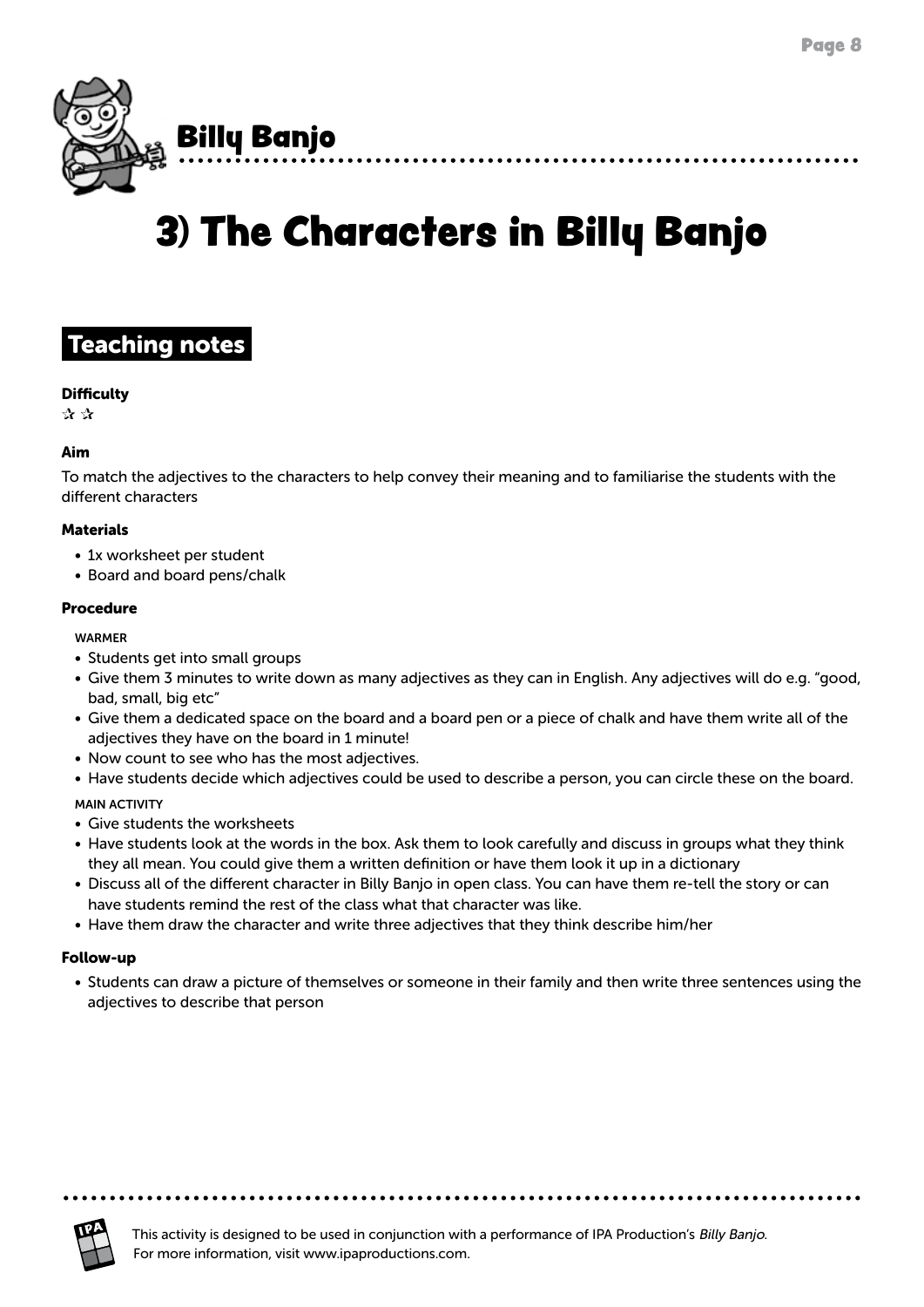<span id="page-8-0"></span>

# 3) The Characters in Billy Banjo

Here are some of the characters from Billy Banjo. Draw a picture of each of them and then choose two or three words from the list of adjectives below to describe them. Compare your ideas with a friend.

> rich poor sad happy bad good young old pretty ugly busy lazy clean dirty dangerous clever strong silly interesting musical hard-working

|          | <b>Billy Banjo</b> |          | Kate                     |          | <b>Susie Stardust</b> |  |
|----------|--------------------|----------|--------------------------|----------|-----------------------|--|
|          |                    |          |                          |          |                       |  |
| 1.<br>2. | $\overline{3}$ .   | 1.<br>2. | $\overline{3}$ .         | 1.<br>2. | $\overline{3}$ .      |  |
|          | The Bandit         |          | Jane Wayne - the cowgirl |          | Mrs Posh              |  |
|          |                    |          |                          |          |                       |  |
|          |                    |          |                          |          |                       |  |

<sup>I</sup> PA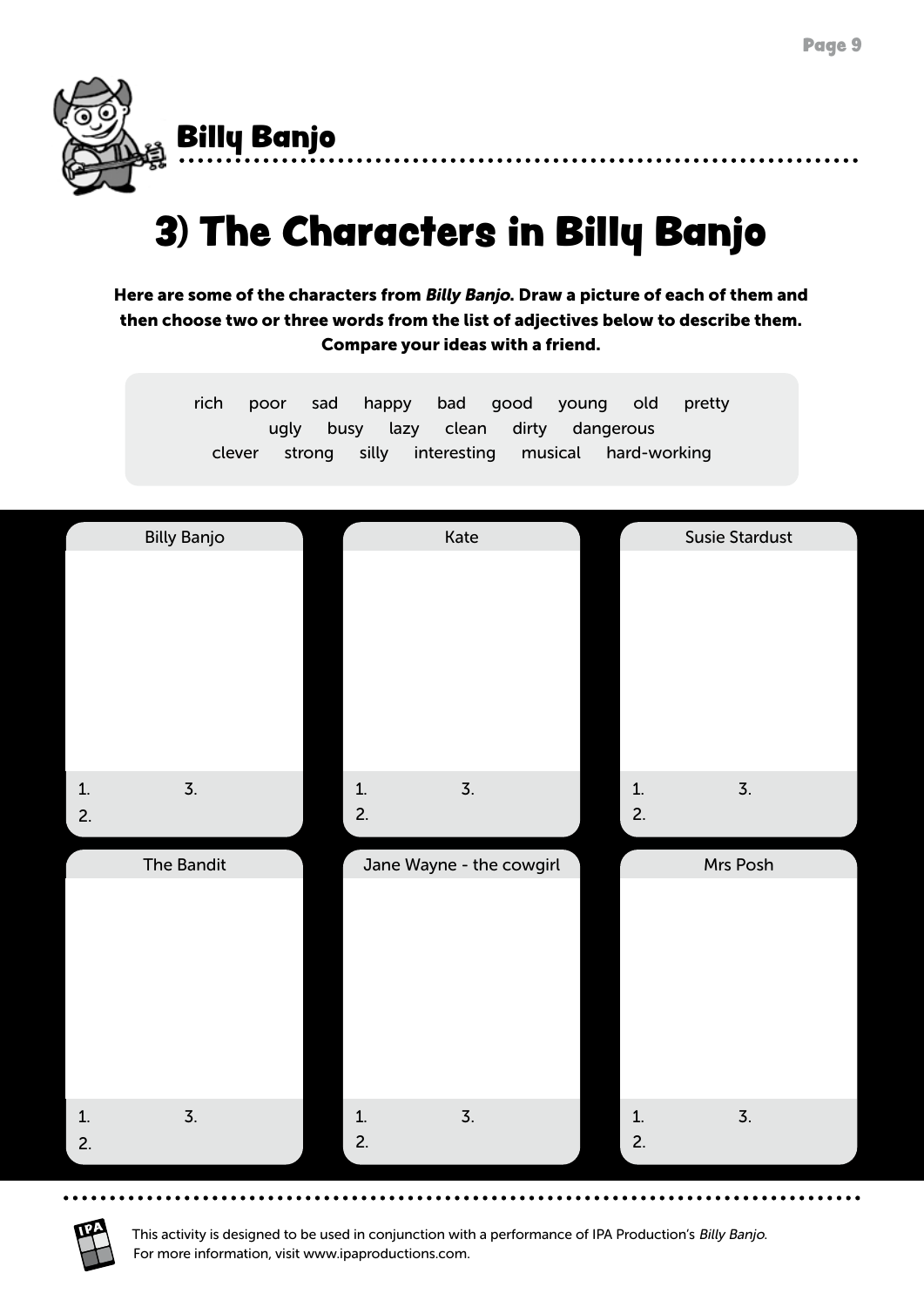<span id="page-9-0"></span>

## 4) Guess Who

### Teaching notes

### **Difficulty**

 $\mathbf{\hat{x}}$ 

### Aim

To match the adjectives to the characters to help convey their meaning and to familiarise the students with the different characters

### **Materials**

- 1x worksheet per student
- Board and board pens/chalk

### Procedure

#### WARMER

- Students get into small groups
- Give them 3 minutes to write down as many adjectives as they can in English. Any adjectives will do e.g. "good, bad, small, big etc"
- Give them a dedicated space on the board and a board pen or a piece of chalk and have them write all of the adjectives they have on the board in 1 minute!
- Now count to see who has the most adjectives.
- Have students decide which adjectives could be used to describe a person, you can circle these on the board.

### MAIN ACTIVITY

- Give students the worksheets
- Have students look at the words in the box. Ask them to look carefully and discuss in groups what they think they all mean. You could give them a written definition or have them look it up in a dictionary
- Discuss all of the different character in Billy Banjo in open class. You can have them re-tell the story or can have students remind the rest of the class what that character was like.
- Have them draw the character and write three adjectives that they think describe him/her

#### Follow-up

• Students can draw a picture of themselves or someone in their family and then write three sentences using the adjectives to describe that person

### Examples

• Billy Banjo: lazy, boyish, curly blonde hair, small eyes, hat, big nose, small ears, big mouth…

. . . . . . . . . . . . . . . . .

- Bandit: bad, mysterious, straight black hair, hat, glasses, moustache, small mouth, small nose…
- Kate: hardworker, intelligent, dress, straight brown hair, small eyes, small nose, big mouth, earrings…

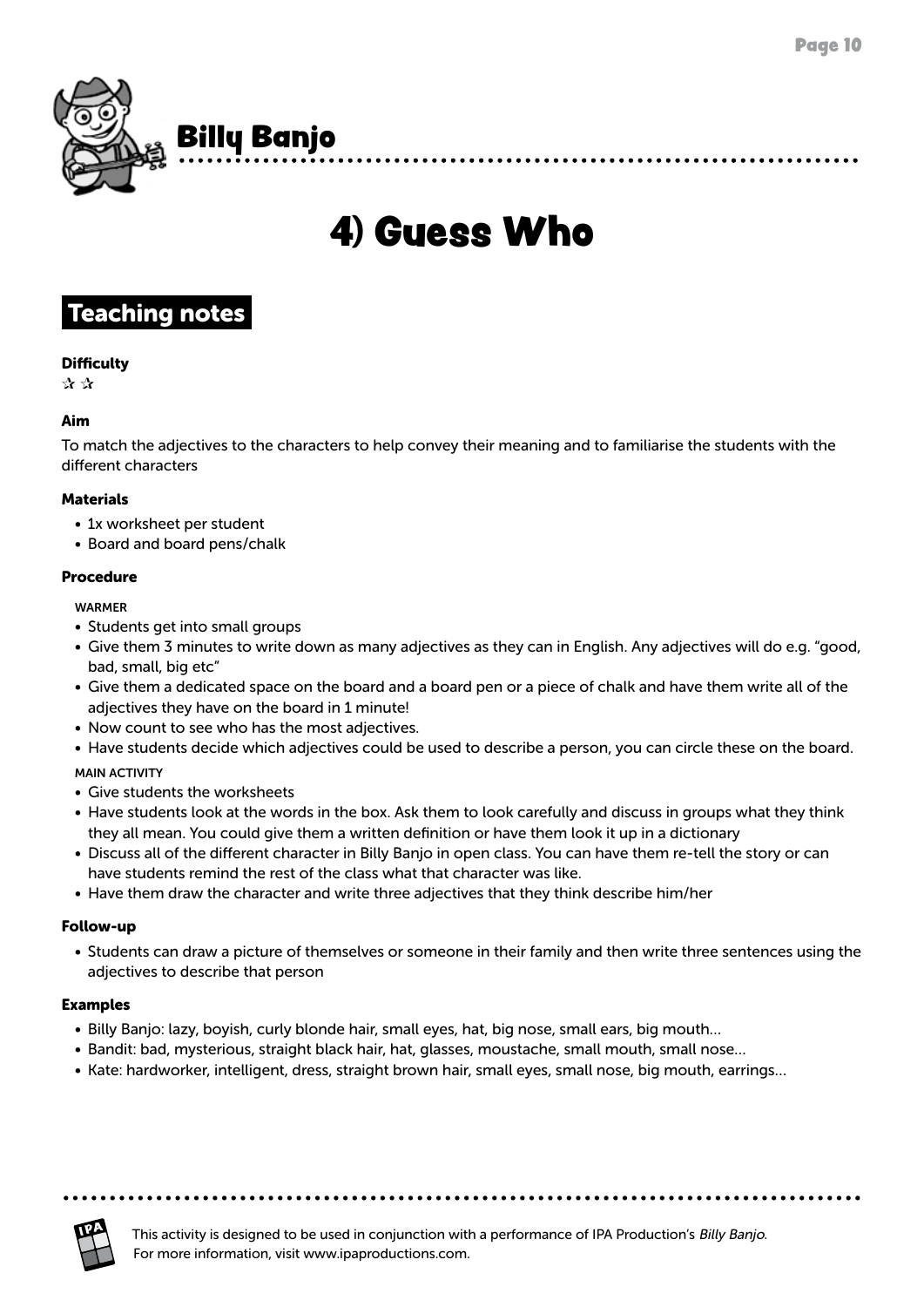................

<span id="page-10-0"></span>

## 4) Guess Who

............

Use the questions to find out who your person is thinking of!

Does he/she have \_\_\_\_\_\_?  $Is it ?$ 

| Bad               | Intelligent         | Lazy          | earrings            |  |  |
|-------------------|---------------------|---------------|---------------------|--|--|
| Curly blonde hair | Small nose          | moustache     | Small mouth         |  |  |
| Small eyes        | Straight black hair | hardworker    | Big nose            |  |  |
| hat               | mysterious          | Big mouth<br> | Straight brown hair |  |  |
| boyish            | Big nose            | glasses       | <b>Dress</b>        |  |  |
|                   |                     |               |                     |  |  |



This activity is designed to be used in conjunction with a performance of IPA Production's Billy Banjo. For more information, visit www.ipaproductions.com.

. . . . . . . . . . . . . . .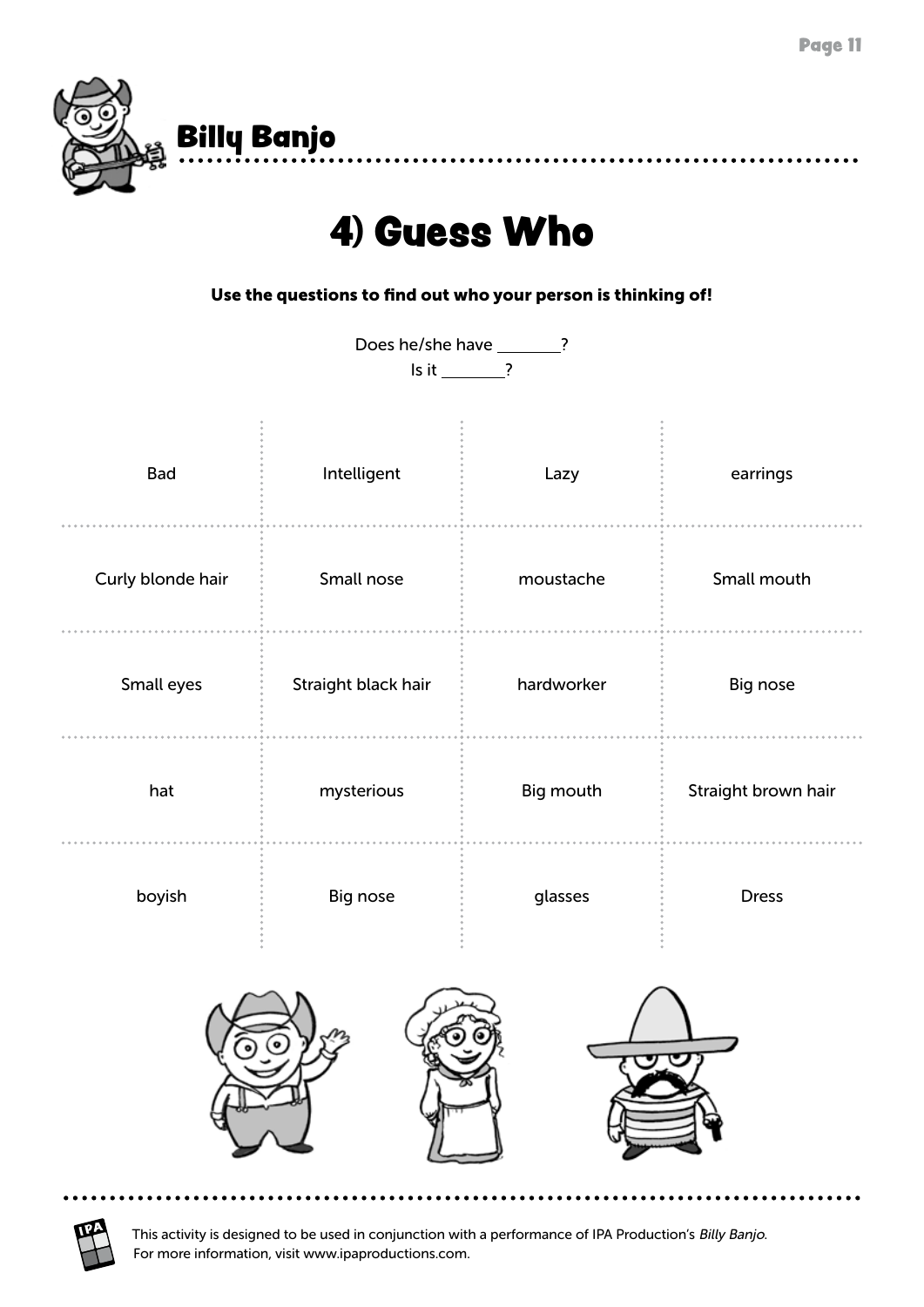<span id="page-11-0"></span>

# 5) Trading Game

### Teaching notes

### **Difficulty**

 $\mathbf{\hat{x}}$ 

### Aim

To role play buying and selling items in a clothes shop.

### **Materials**

- Worksheet 1, cut up for each group
- Worksheet 2, cut up with enough for each student to have both a shop assistant card and a customer card

### Procedure

Tell students that Billy Banjo has to get a thousand dollars and to do this he needs to buy and sell items. Tell students that they are going to buy and sell things in class today too. Give students cut out versions of worksheet 1 and ask them to put them into the correct order in groups. Point out that there are two possible responses, one in red and one in green. Check the students are correct.

Ask two students to come to the front of the class. Tell them that one is the shop assistant and the other is the customer. Give them each a cut out from worksheet 2. Have them perform the role-play in front of the class as an example.

Now divide the students into two equal groups, shop assistants and customers.

Each shop assistant is given a shop card and each customer is given a shopping list. The shop cards show the items the shop assistants have for sale. The customers' shopping list shows details of the items they want to buy and the budget for each item. Some shopping items may be too expensive to buy, but if a customer saves money on other items, they can go back and use the money they saved to buy an item they previously couldn't afford.

buy all the items on their shopping list. The aim of the activity is for the shop assistants to sell all the items on their card and for the customers to

The shop assistants sit down spaced out around the classroom and the customers stand up and walk around visiting each shop. When a customer buys an item, the shop assistant ticks the item to show it has been sold and the customer writes down the cost and any saving they have made.

If an item is over budget, the customer goes to the next item on their shopping list or uses a saving from a previous purchase to buy the item. If the customer can't find what they want, they can ask for another item or move on to another shop.

When everyone had finished, talk about how much English they used, if they liked the activity, what was the strategies they used for buying and selling etc.

The students swap roles and repeat the activity, so everyone has a chance to practice being the shop assistant and customer.



This activity is designed to be used in conjunction with a performance of IPA Production's Billy Banjo. For more information, visit www.ipaproductions.com.

. . . . . . . . . . . . .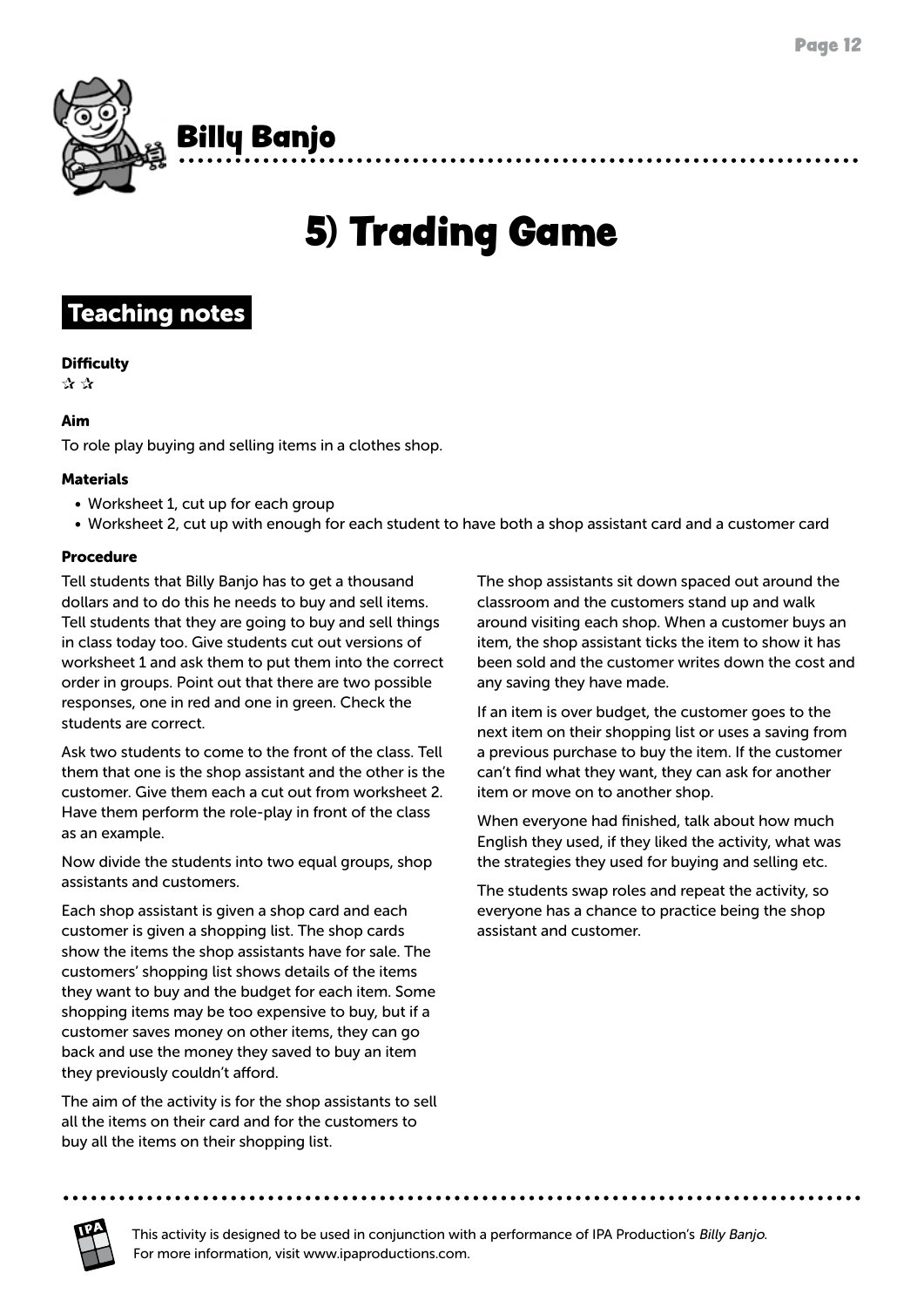

<span id="page-12-0"></span>

## 5) Trading Game: Worksheet 1

| Good day! How can I help you?        |                                                 |
|--------------------------------------|-------------------------------------------------|
| I'd like to buy _______ please.      |                                                 |
|                                      | Of course, I have one here. It's _______ euros. |
| Oh great! It's perfect. Thank you!   |                                                 |
| No I'm sorry we don't have any left. |                                                 |
| Ok, never mind. Thank you!           |                                                 |
| You're welcome! Have a great day!    |                                                 |
| You too, bye!                        |                                                 |

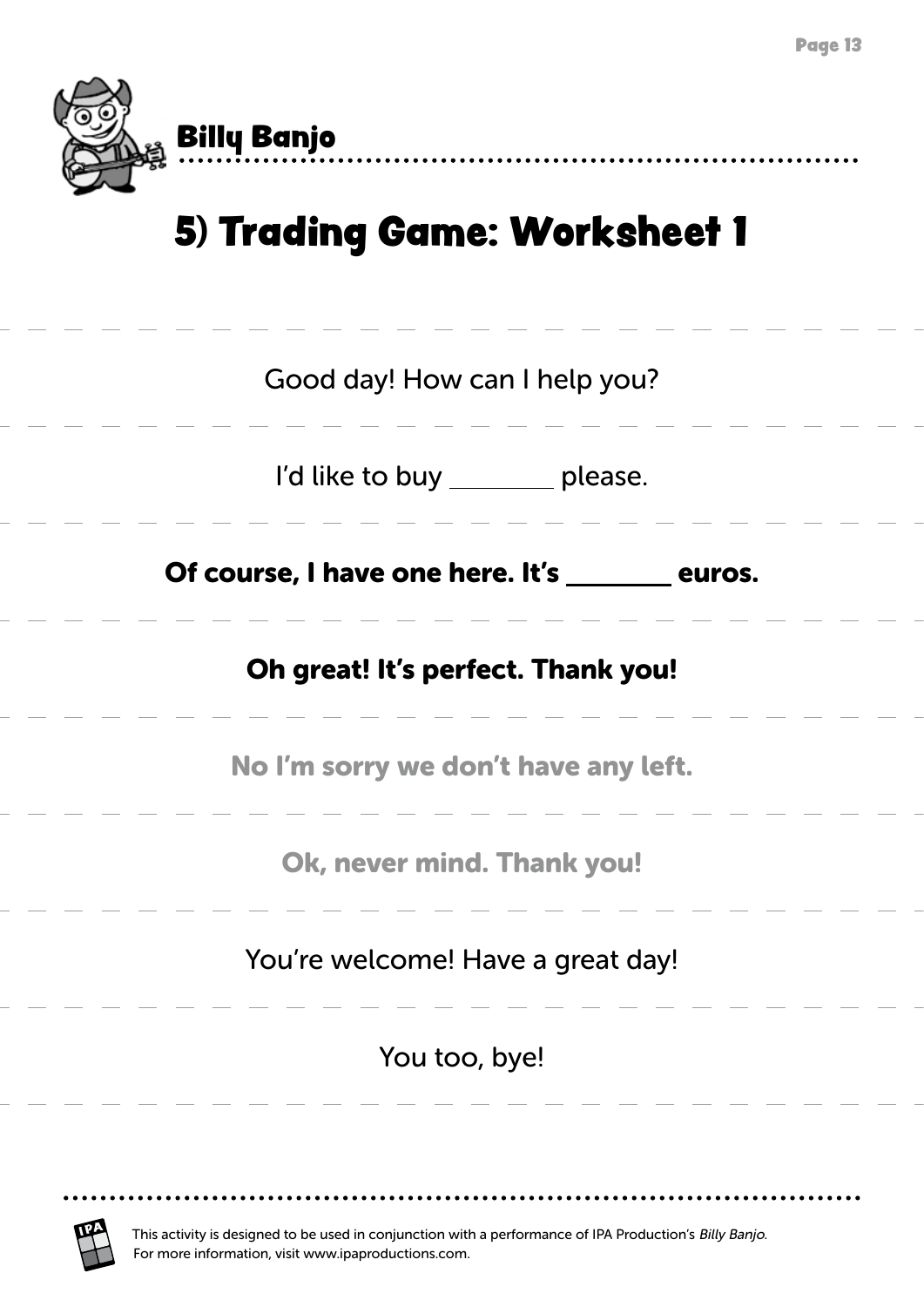<span id="page-13-0"></span>

# 5) Trading Game: Worksheet 2

### Shop assistant cards

| <b>Fancy Fashion</b> |              |                         | <b>Wonderful Wears</b> |              |             |
|----------------------|--------------|-------------------------|------------------------|--------------|-------------|
|                      | <b>PRICE</b> | <b>SOLD</b>             |                        | <b>PRICE</b> | <b>SOLD</b> |
| T-shirt              | €5           |                         | T-shirt                | €10          |             |
| Hat                  | €25          |                         | Hat                    | €15          |             |
| <b>Shoes</b>         | €20          |                         | <b>Shoes</b>           | €35          |             |
| Jacket               | €30          |                         | Jacket                 | €35          |             |
| Banjo                | €55          |                         | Banjo                  | €50          |             |
| <b>Rocking Rags</b>  |              | <b>Cracking Clothes</b> |                        |              |             |
|                      | <b>PRICE</b> | <b>SOLD</b>             |                        | <b>PRICE</b> | <b>SOLD</b> |
| T-shirt              | €10          |                         | T-shirt                | €5           |             |
| Hat                  | €25          |                         | Hat                    | €15          |             |
| <b>Shoes</b>         | €20          |                         | <b>Shoes</b>           | €25          |             |
| Jacket               | €40          |                         | Jacket                 | €25          |             |
| Banjo                | €40          |                         | Banjo                  | €60          |             |

### Customer cards

|                        | <b>Shopping List 1</b> |                        |              | <b>Shopping List 2</b> |               |
|------------------------|------------------------|------------------------|--------------|------------------------|---------------|
|                        | <b>BUDGET</b>          | <b>SAVING</b>          |              | <b>BUDGET</b>          | <b>SAVING</b> |
| T-shirt                | €10                    |                        | T-shirt      | €15                    |               |
| Hat                    | €10                    |                        | Hat          | €20                    |               |
| <b>Shoes</b>           | €15                    |                        | <b>Shoes</b> | €50                    |               |
| Jacket                 | €25                    |                        | Jacket       | €35                    |               |
| Banjo                  | €45                    |                        | Banjo        | €60                    |               |
| <b>Shopping List 3</b> |                        | <b>Shopping List 4</b> |              |                        |               |
|                        | <b>BUDGET</b>          | <b>SAVING</b>          |              | <b>BUDGET</b>          | <b>SAVING</b> |
| T-shirt                | €5                     |                        | T-shirt      | €10                    |               |
| Hat                    | €30                    |                        | Hat          | €20                    |               |
|                        |                        |                        |              |                        |               |
| <b>Shoes</b>           | €30                    |                        | <b>Shoes</b> | €20                    |               |
| Jacket                 | €40                    |                        | Jacket       | €30                    |               |

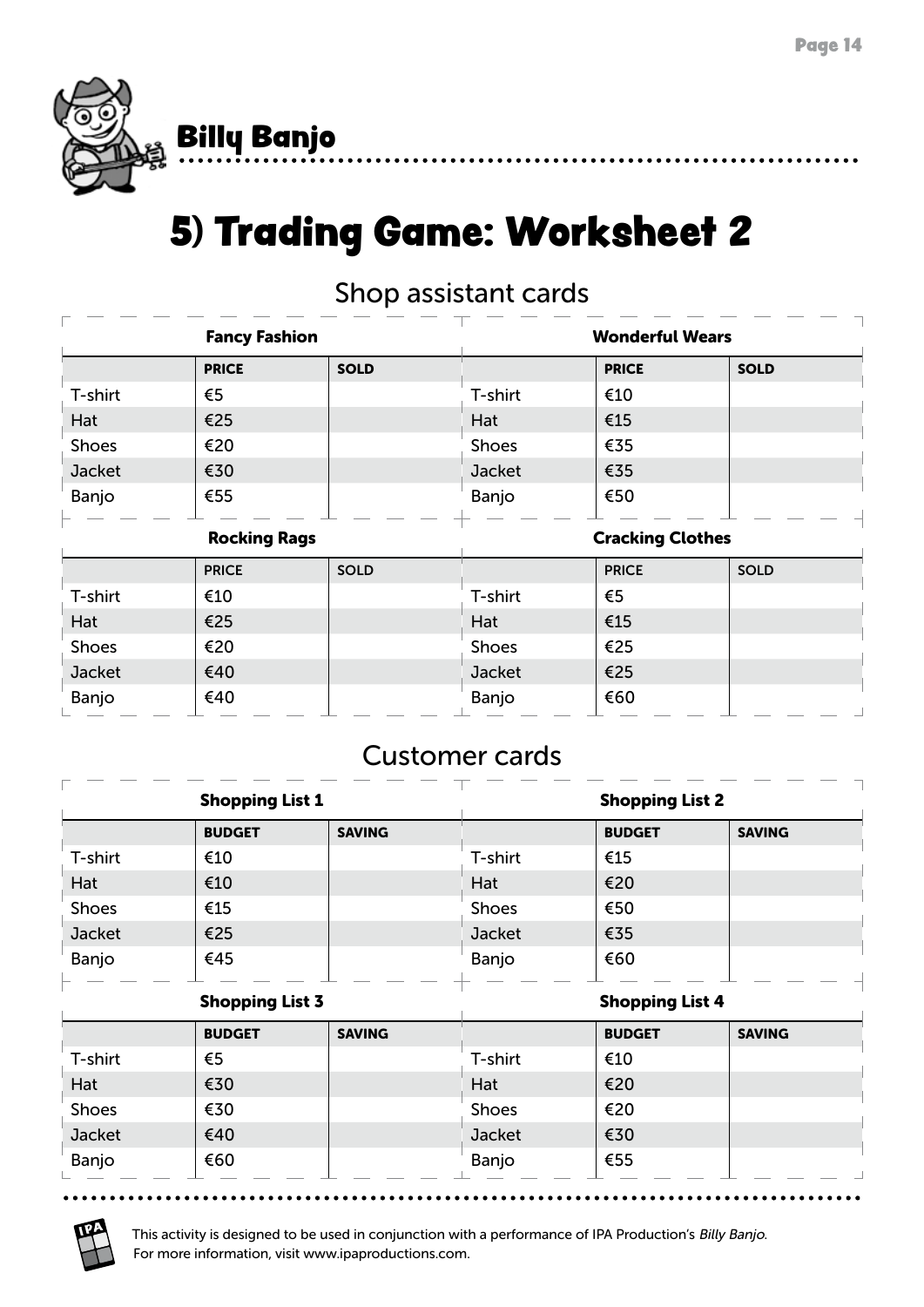<span id="page-14-0"></span>

# 6) Billy Banjo's Interview

### Teaching notes

### **Difficulty**

✰ ✰

### Aim

- To practice present simple question formation
- To practice pronunciation and intonation of questions
- Students write magazine interview answers

### Materials

Worksheet per student

### Procedure

Warmer: Ask students if they or their parents/grandparents read magazines. If so, what kind? What would you expect to see in a magazine? Elicit photos/articles/advertisements/interviews with famous people.

- 1. Tell students that Billy Banjo is being interviewed for a magazine and he's a bit nervous that he'll get all the answer wrong. Tell students to match the question and answer together
- 2. Tell students to help Billy practice the interview by taking in turns to read out the dialogue of the interviewer and Billy's answers. Split the class into two groups; group A is the interviewer and group B is Billy. Drill the parts of the dialogue and A and B repeat respectively. This helps with intonation and pronunciation. Students can now repeat the process themselves, practising the dialogue in pairs or small groups.
- 3. Tell students that they are going to be interviewed for the magazine too so they need to answer some questions about themselves. Have students read the questions and answer them using complete sentences. Students can share and compare their answers.

### Follow-up

After completing the worksheet students could design their own magazine covers. They could look at some examples from real magazine to get an idea of what to include.

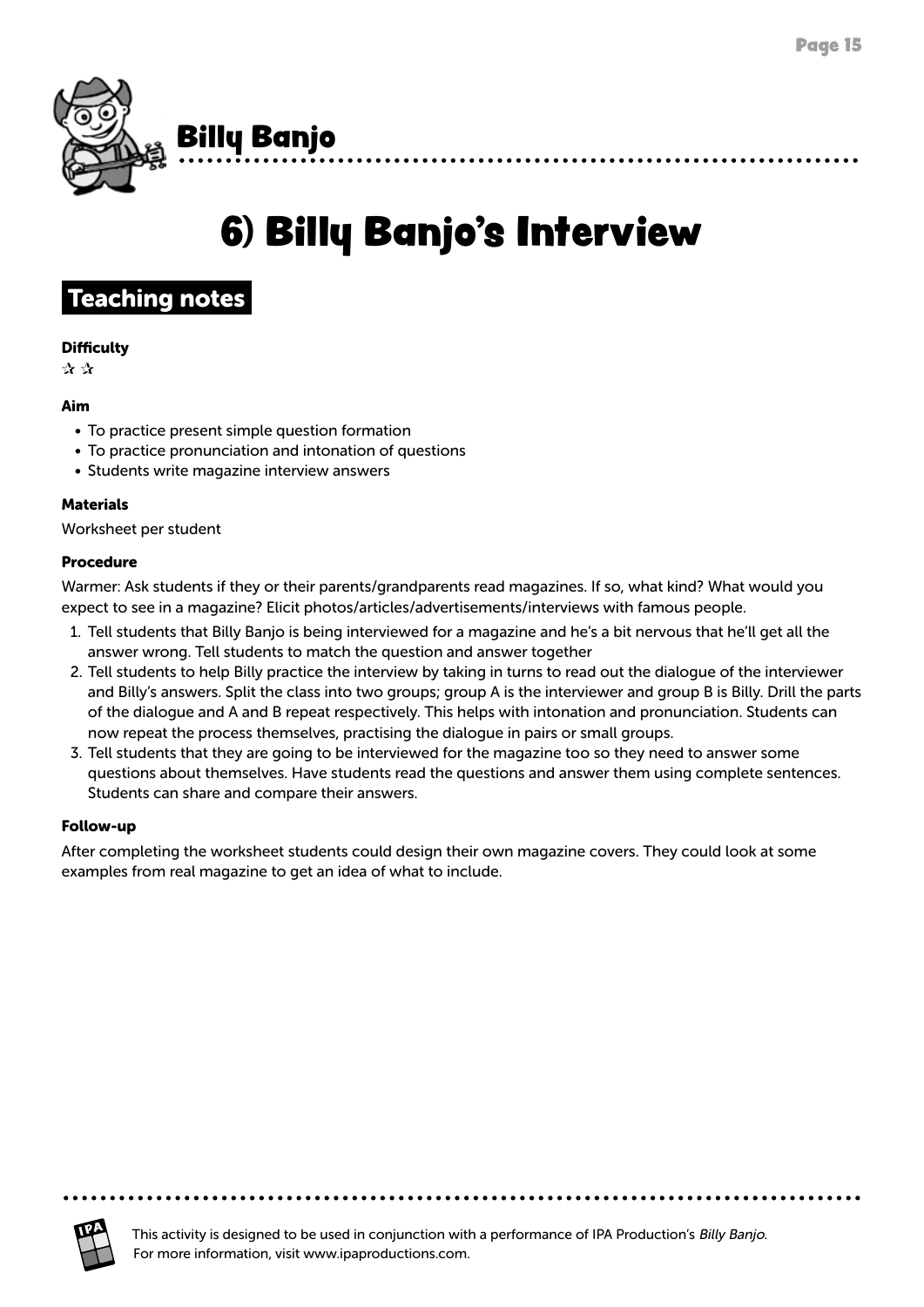<span id="page-15-0"></span>

# 6) Billy Banjo's Interview

Billy Banjo is famous at last! He is being interviewed by a famous Music Magazine. But he has forgotten what to say! Can you help him?

### 1. Match the questions to the answers:

- 1. What is your name?
- 2. Where were you born?
- 3. When is your birthday?
- 4. Who is your favourite singer?
- 5. What is your wife's favourite colour?
- 6. Why do you like playing the banjo?
- a. My favourite singer is me, of course!
- b. I was born in the United States of America
- c. I was born on the 15th April 2000
- d. I love playing the banjo because it's beautiful
- e. Her favourite colour is purple
- f. My name is Billy Banjo. Howdy!
- 2. Phew! Now he is ready. But wait! He's very nervous. Can you help him practice? Say the questions and answers in pairs to help Billy.
- 3. Now you can write your own magazine interview. Answer the questions below

| What is your name?                    |            |
|---------------------------------------|------------|
| Where were you born?                  |            |
| When is your birthday?                |            |
| Who is your favourite singer?         |            |
| What is your wife's favourite colour? |            |
| What are your favourite hobbies?      |            |
| Write your own questions:             | 2          |
|                                       | 7          |
|                                       | $\ddot{ }$ |
|                                       |            |

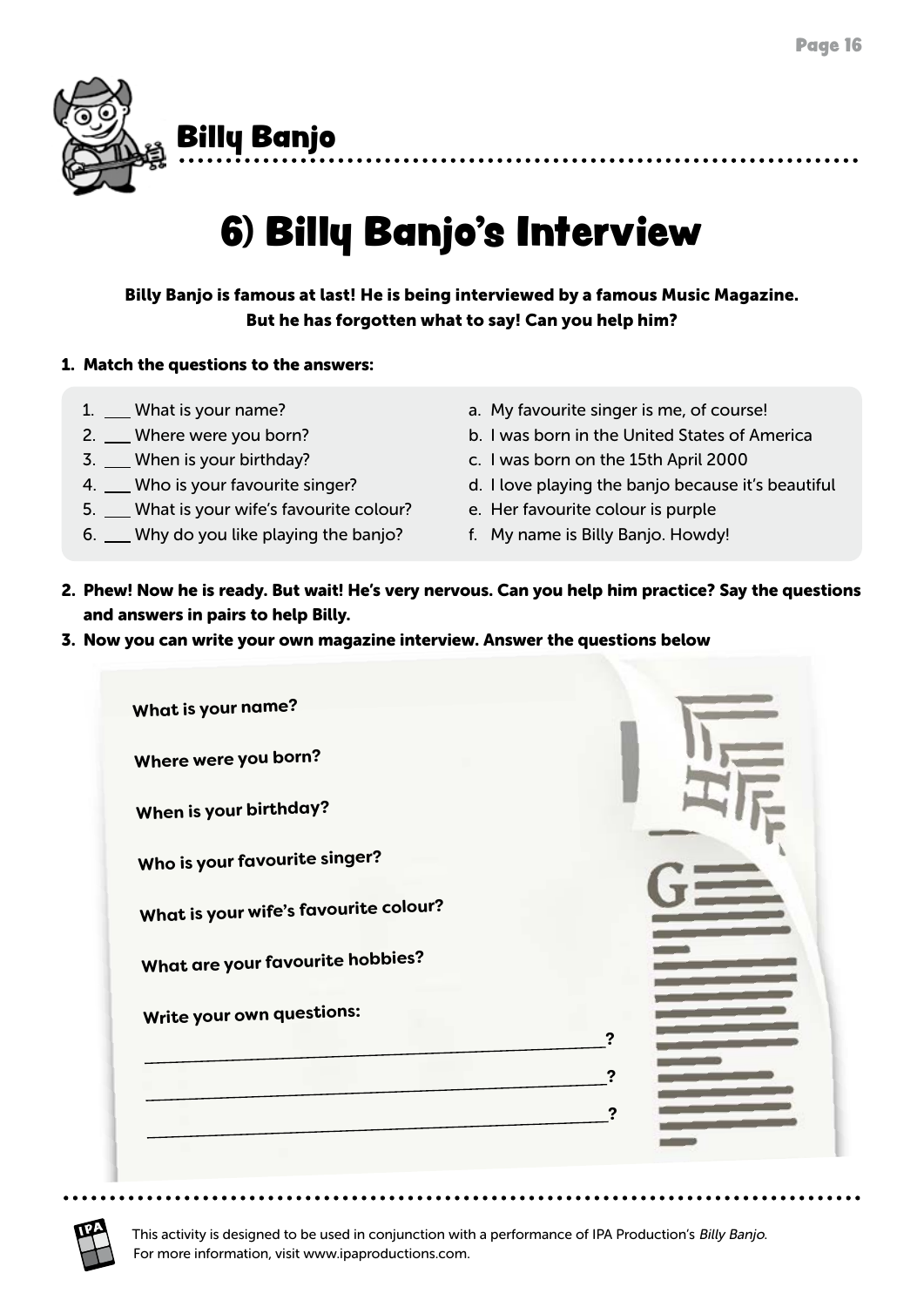<span id="page-16-0"></span>

## 7) Listening 1: Billy Banjo Meets Mrs Posh

### Teaching notes

### **Difficulty**

 $\mathbf{\hat{x}} \times$ 

### Aim

To practise listening skills and to familiarise the students with a scene from Billy Banjo

### Materials

Worksheet per student

### Procedure

- Allow the students to listen to the text once, then a second time whilst also reading along. Then students should answer the questions in pairs. Finally present the answers on the board.
- Follow up:
- Get the students to act out the roles of Mrs Posh and Billy Banjo on pairs. They could learn the lines as homework to perform the next day.

### Answer key

- 1. Billy Banjo wants to sell Daisy the cow to Mrs Posh.
- 2. Mrs Posh can't paint her house because she has broken her finger.
- 3. Mrs Posh pays Billy 10 dollars to paint her house.
- 4. Billy wants Mrs Posh to pay him 1000 dollars.
- 5. Mrs Posh doesn't buy the cow.

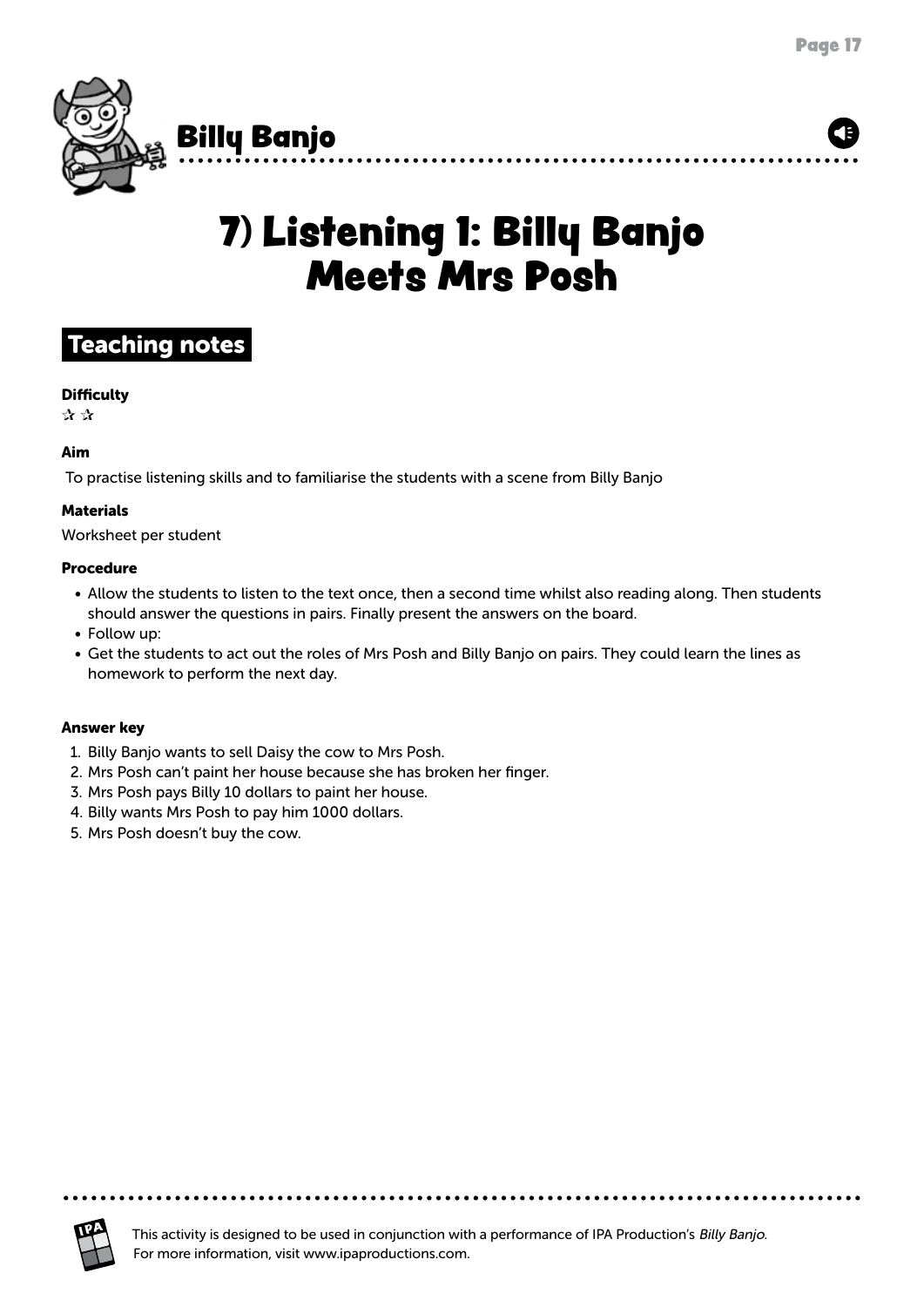<span id="page-17-0"></span>

### Billy Banjo

## 7) Listening 1: Billy Banjo Meets Mrs Posh

### Read and listen to a conversation between Billy Banjo and Mrs Posh.

| Mrs. Posh    | ErrGood morning.                                                                                                                                                                |
|--------------|---------------------------------------------------------------------------------------------------------------------------------------------------------------------------------|
| <b>Billy</b> | Oh, good morning. Would you like to buy a cow?                                                                                                                                  |
| Mrs. Posh    | No, thank you. Actually I'm looking for someone to paint my house.                                                                                                              |
| <b>Billy</b> | Paint your house?                                                                                                                                                               |
| Mrs. Posh    | Yes, someone to paint my house white. White, nice and bright! I can't paint it myself.<br>because I've got a broken finger. Look! So I'm looking for someone to paint my house. |
| <b>Billy</b> | And how much would you pay someone to paint your house?                                                                                                                         |
| Mrs. Posh    | I'll pay ten dollars.                                                                                                                                                           |
| <b>Billy</b> | Did you say a thousand dollars?                                                                                                                                                 |
| Mrs. Posh    | A thousand dollars? No, I said ten dollars.                                                                                                                                     |
| <b>Billy</b> | OK, how about a thousand dollars for painting your house and a cow?                                                                                                             |
| Mrs. Posh    | No, I don't want a cow, thank you. Goodbye!                                                                                                                                     |
| <b>Billy</b> | OK. Ten dollars to paint your house. I'll do it.                                                                                                                                |
| Mrs. Posh    | Really? OK.                                                                                                                                                                     |
| <b>Billy</b> | OK. It's a deal.                                                                                                                                                                |

### Now answer the questions below.

1. What does Billy want to sell to Mrs Posh?

2. Why can't Mrs Posh paint her house?

3. How much does Mrs Posh pay Billy to paint her house?

4. How much does Billy want Mrs Posh to pay him?

5. Does Mrs Posh buy the cow?



This activity is designed to be used in conjunction with a performance of IPA Production's Billy Banjo. For more information, visit www.ipaproductions.com.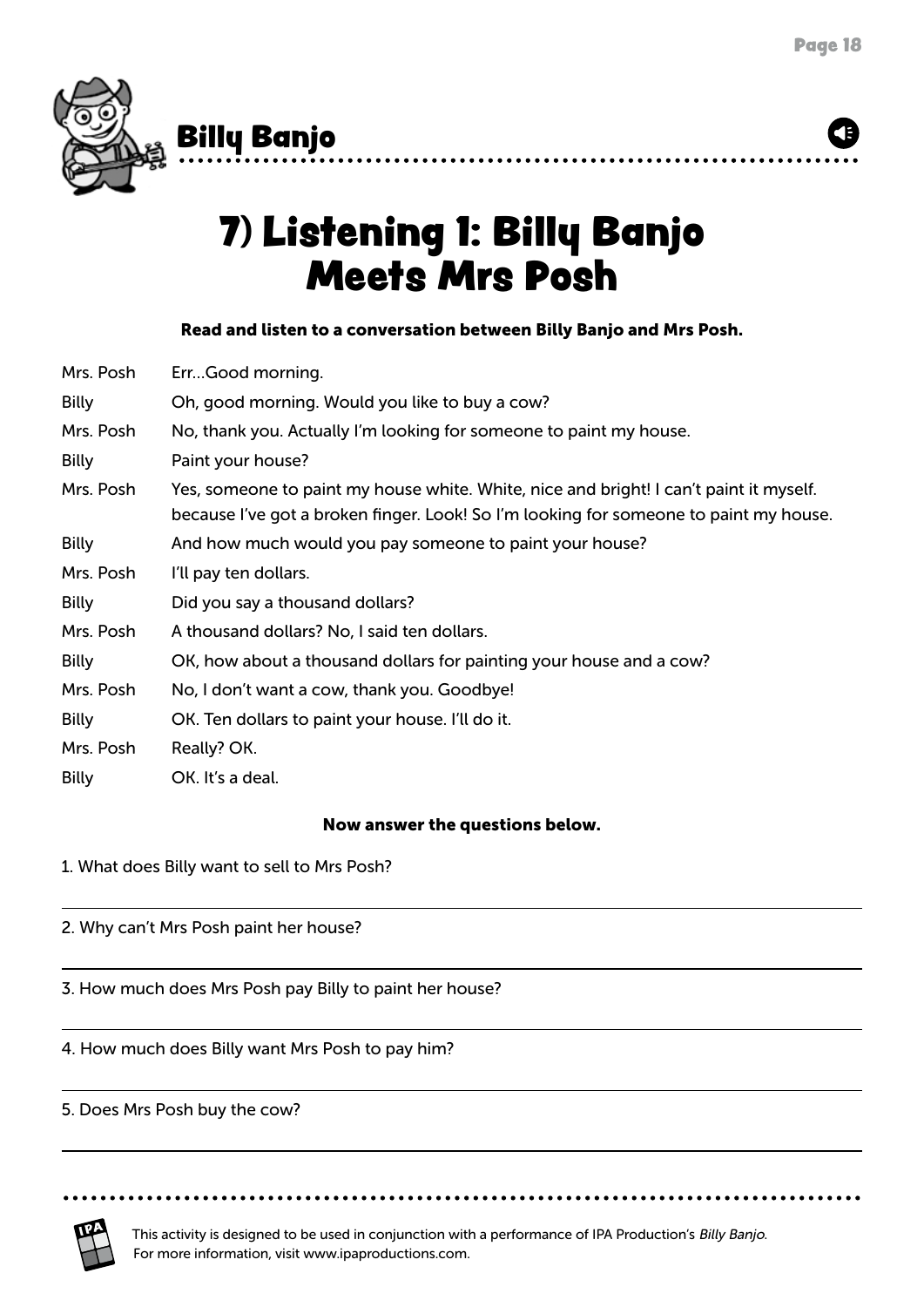<span id="page-18-0"></span>

## 8) Listening 2: Billy Banjo goes to the shop



#### **Difficulty**

 $\mathbf{\hat{x}} \times$ 

#### Aim

To practise listening skills and to familiarise the students with a scene from Billy Banjo

#### Materials

Worksheet per student

#### Procedure

Let the students read the text, then ask them to think about what order the shopkeeper's sentences should go in. With a partner, the students should re-order the sentences. Finally, present the correct order on the board.

#### Follow up

Get the students to act out the roles of the shopkeeper and Billy Banjo in pairs. They could learn the lines as the homework to perform the next day.

#### Answer key

- SK: Good morning
- Billy: Good morning
- SK: Can I help you?
- Billy: Yes, I'd like a tin of paint, please.
- SK: What colour?
- Billy: White, please.
- SK: Big or small?
- Billy: Err… big. One big tin of white paint.
- SK: OK. That's one dollar.
- Billy: One dollar? That's all I have. Oh well, here you are.
- SK: Thank you, goodbye.
- Billy: Thank you very much.

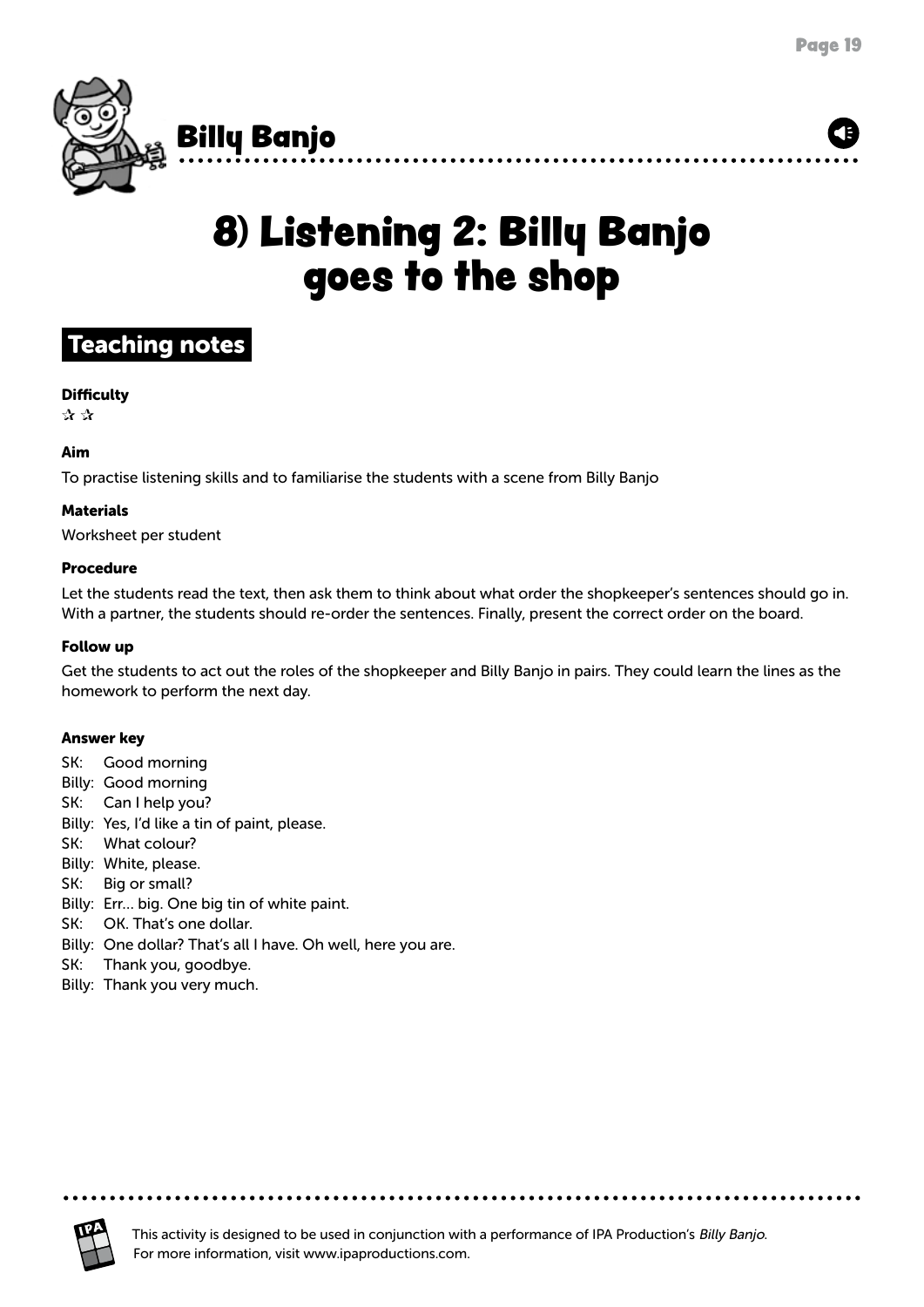<span id="page-19-0"></span>

## 8) Listening 2: Billy Banjo goes to the shop

The shop assistant's lines are in the correct order but Billy Banjo's lines are not. Put Billy Banjo's lines in the correct order. Listen to see if your order is correct.

Note: SK = Shopkeeper

| Billy: | One dollar? That's all I have. Oh well, here you are.                                                          |
|--------|----------------------------------------------------------------------------------------------------------------|
| SK:    | Good morning                                                                                                   |
| Billy: |                                                                                                                |
| SK:    | Can I help you?                                                                                                |
| Billy: |                                                                                                                |
| SK:    | What colour?                                                                                                   |
| Billy: |                                                                                                                |
| SK:    | Big or small?                                                                                                  |
| Billy: | Good morning.                                                                                                  |
| SK:    | OK. That's one dollar.                                                                                         |
| Billy: | Yes, I'd like a tin of paint, please. Notified the state of the state of the state of the state of the state o |
| SK:    | Thank you, goodbye.                                                                                            |
| Billy: | White, please.                                                                                                 |



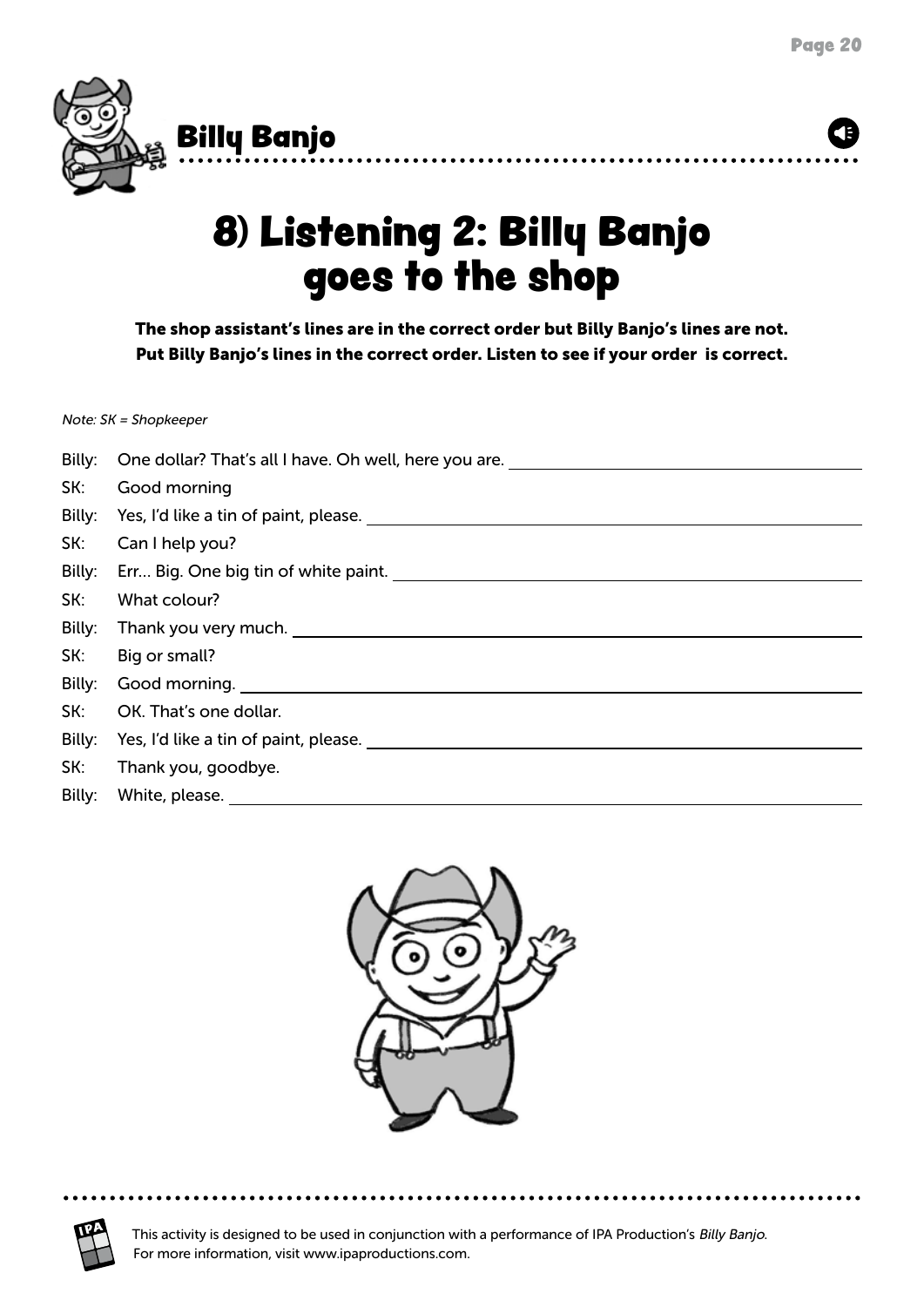<span id="page-20-0"></span>

### Billy Banjo

## One-Lesson Activity Sheet

If you only have time for one lesson before the show to prepare your children, here is a one-lesson activity sheet.

### The Story of Billy Banjo

### Read the story of Billy Banjo.

Billy Banjo lives with his wife Kate. Billy likes to play his banjo, but Billy doesn't like to work hard. Kate does all the housework. Billy plays his banjo all day long and dreams of being a superstar like his heroine - Susie Stardust.

Billy and Kate are very poor . The house they live in is in very bad condition. One day Kate tells Billy that he needs to earn some money or he must find a new wife! She tells him not to return until he has one thousand dollars.

Billy leaves home with his cow, Daisy and his banjo to earn some money. What Billy doesn't know is that a bandit is following him!

Billy meets Mrs Posh. Mrs Posh has hurt her finger and needs help to paint her house. He paints her house and Mrs Posh gives him ten dollars.

When Billy is counting his money, the bandit steals Billy's cow.

While Billy tries to find his cow he meets Jane Wayne, a cowgirl. Jane needs help to round up her cows. He rounds up the cows and Jane pays him one hundred dollars.

When Billy is counting his money, the bandit returns and steals Billy's banjo.

While Billy tries to find his banjo he meets Susie Stardust. She has a broken arm. She needs help from someone to play guitar at her concert. Billy knows all Susie Stardust's songs! He plays at the concert and Susie pays him one thousand dollars!

Finally, Billy has enough money to take home to Kate. But on his way home he meets the bandit! The bandit has a big surprise for Billy.

### 'We're So Happy' Gap-fill

Listen to the song and fill in the missing words. Now find the correct words for the activity below.

| We're So Happy                     |  |
|------------------------------------|--|
| My name's Billy                    |  |
| My name's Kate                     |  |
| We live here in this _________     |  |
| We haven't ___________ a penny     |  |
| We're poor as a church _________   |  |
| But we're so _________             |  |
| Everyone can __________            |  |
| We haven't got a __________        |  |
| But we're happy __________ can be! |  |
| But we're so _________             |  |
| Everyone can _________             |  |
| We haven't got a __________        |  |

But we're happy \_\_\_\_\_\_\_\_\_\_ can be!

### 'We're So Happy' Questions

Now find the correct words from the song to the left.

- 1. Find a word which means the opposite of rich.
- 2. Find a word which means the same as content.
- 3. Find a word that is a coin.
- 4. Find a word which is the opposite of no-one.
- 5. Find three verbs.
- 

### **Questions**

#### Put the words in the correct order to form a question. Then answer the question.

- 1. is / what / Billy's / called / wife?
- 2. much / money / Billy / does / how / need?
- 3.paint / to / asks / Billy / who / her house?
- 4. steals / who / Daisy the cow?
- 5. play / Susie Stardust / can't / her guitar / why?
- 6. the / is / bandit / who?

<sup>I</sup> PA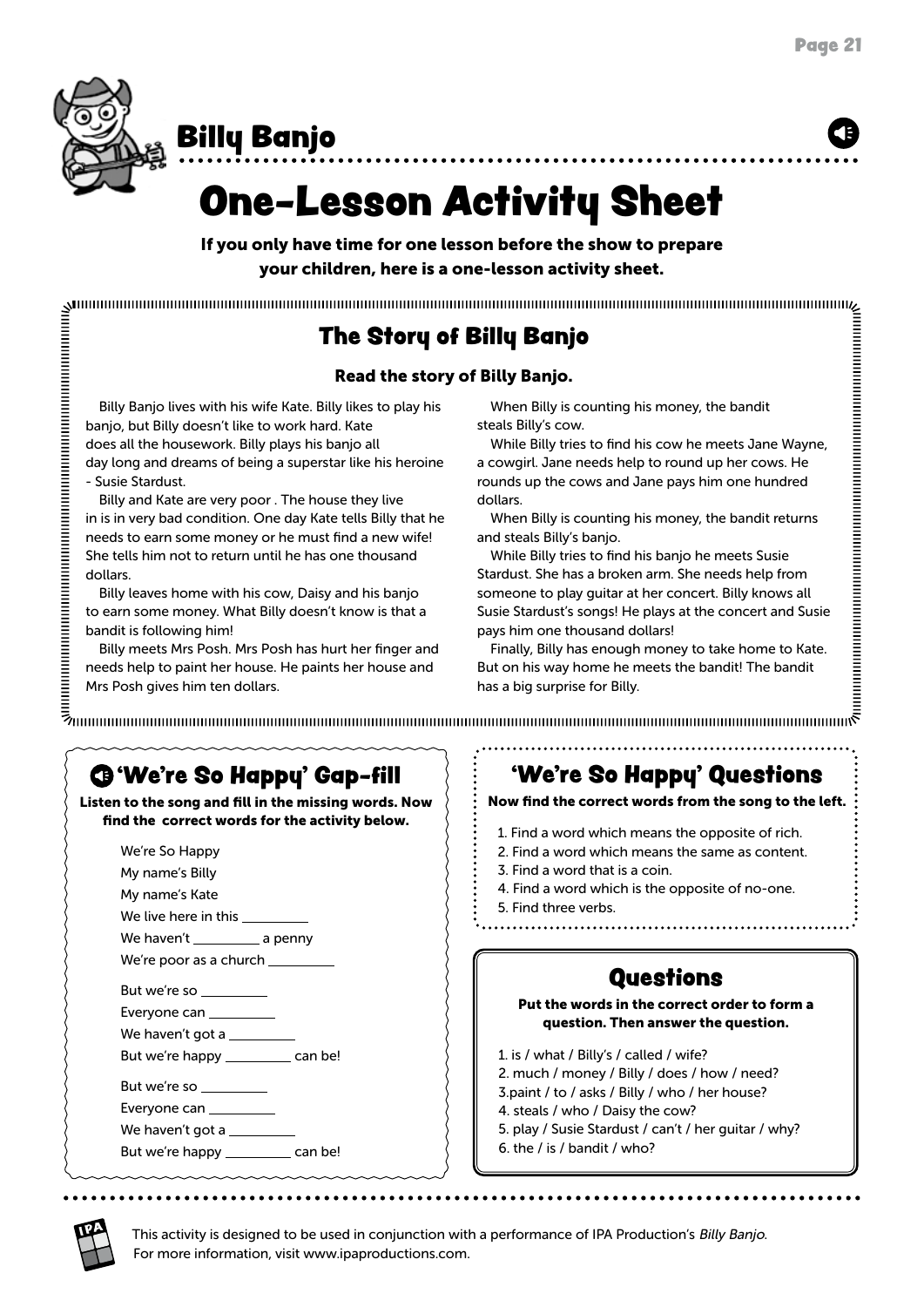<span id="page-21-0"></span>

## One-Lesson Activity Sheet

### Teaching notes

**Difficulty** 

 $\mathbf{\hat{x}} \times$ 

### Aim

If you are short of time then this worksheet could be a good alternative to the material in this pack. It is a condensed version of the material and will help familiarise students with the show. This could also be used to revise all of the work you have already done in other parts of the workpack.

### **Material**

1 x worksheets per student

#### Procedure

You could go through the work sheet as a whole class or you could put student into groups to work through together. You could also cut out the different activities and place them in different areas of the classroom. Students could go around doing the different exercises and writing the answers in their books. You could give them a time limit for each activity to put a bit of pressure on them.

#### Answer key

We're so Happy – Gap-Fill

We're So Happy My name's Billy My name's Kate We live here in this **house** We haven't got a penny We're poor as a church **mouse** 

But we're so happy Everyone can see We haven't got a **penny** But we're happy as can be!

But we're so happy Everyone can see We haven't got a **penny** But we're happy as can be! We're so Happy – Questions

1. Find a word which means the opposite of rich. poor 2. Find an adjective which means the same as content. **happy** 3. Find a word that is a coin. coin 4. Find a word which is the opposite of noone. everyone 5. Find three verbs. see, can, have got, live, be

#### Questions

1. What is Billy's wife called ? Billy's wife is called Kate.

2. How much money does Billy need? Billy needs one thousand dollars.

3. Who asks Billy to paint her house? Mrs Posh asks Billy to paint her house.

4. Who steals Daisy the cow? The Bandit steals Daisy the cow.

5. Why can't Susie Stardust play her guitar? She can't play her guitar because she has a broken arm.

6. Who is the bandit? Kate is the bandit!



This activity is designed to be used in conjunction with a performance of IPA Production's Billy Banjo. For more information, visit www.ipaproductions.com.

. . . . . . . . . . .